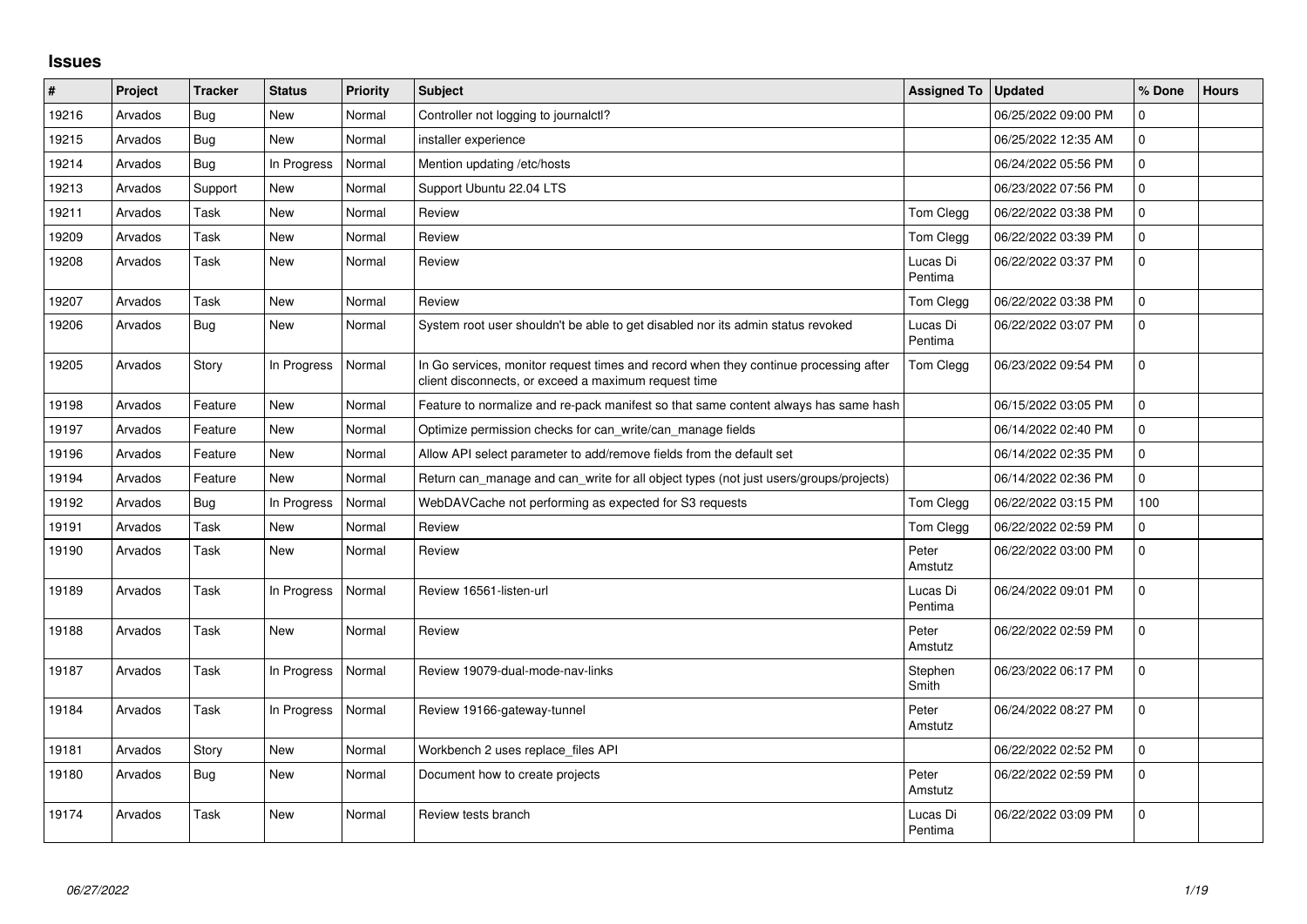| #     | Project | <b>Tracker</b> | <b>Status</b> | <b>Priority</b> | <b>Subject</b>                                                                                                           | <b>Assigned To</b>  | <b>Updated</b>      | % Done              | <b>Hours</b> |
|-------|---------|----------------|---------------|-----------------|--------------------------------------------------------------------------------------------------------------------------|---------------------|---------------------|---------------------|--------------|
| 19173 | Arvados | Task           | New           | Normal          | Review rake task branch                                                                                                  | Lucas Di<br>Pentima | 06/22/2022 03:16 PM | $\mathbf 0$         |              |
| 19166 | Arvados | Feature        | In Progress   | Normal          | Container shell support for SLURM and LSF dispatchers                                                                    | Tom Clegg           | 06/24/2022 08:27 PM | $\mathbf 0$         |              |
| 19163 | Arvados | Task           | New           | Normal          | Write rake task                                                                                                          | Peter<br>Amstutz    | 06/22/2022 03:16 PM | $\mathbf 0$         |              |
| 19162 | Arvados | Task           | New           | Normal          | Add tests                                                                                                                | Peter<br>Amstutz    | 06/22/2022 03:09 PM | 0                   |              |
| 19160 | Arvados | Task           | New           | Normal          | Review                                                                                                                   | Peter<br>Amstutz    | 06/22/2022 02:00 PM | $\mathbf 0$         |              |
| 19150 | Arvados | Feature        | New           | Normal          | arvados-server install -type=test -test-suite-user=X` should add user X to docker and<br>fuse groups                     |                     | 05/20/2022 05:53 PM | $\mathsf{O}\xspace$ |              |
| 19143 | Arvados | Bug            | In Progress   | Normal          | Display 'Workflow' records in the Project listing                                                                        | Peter<br>Amstutz    | 06/22/2022 03:09 PM | 33                  |              |
| 19142 | Arvados | Task           | New           | Normal          | Workbench 2: Avoid loading "mounts" section in the "Project" or "All process" view                                       | Lucas Di<br>Pentima | 06/22/2022 03:26 PM | $\mathbf 0$         |              |
| 19140 | Arvados | Feature        | New           | Normal          | Document a process by which you would set up a service account                                                           |                     | 06/07/2022 06:27 PM | 0                   |              |
| 19139 | Arvados | <b>Bug</b>     | New           | Normal          | Regular users should not be able to create user records; creating a user does not make<br>admin the "owner" of that user | Lucas Di<br>Pentima | 06/22/2022 03:38 PM | 0                   |              |
| 19121 | Arvados | Task           | New           | Normal          | Review                                                                                                                   | Peter<br>Amstutz    | 06/22/2022 03:25 PM | $\mathbf 0$         |              |
| 19117 | Arvados | Task           | <b>New</b>    | Normal          | Review                                                                                                                   | Stephen<br>Smith    | 06/22/2022 02:53 PM | $\mathbf{0}$        |              |
| 19091 | Arvados | Feature        | New           | Normal          | Managed property to assert valid unix username                                                                           |                     | 05/02/2022 04:48 PM | $\mathbf 0$         |              |
| 19088 | Arvados | Feature        | In Progress   | Normal          | Expose properties as S3 tags in keep-web                                                                                 | Tom Clegg           | 06/24/2022 02:15 PM | 0                   |              |
| 19086 | Arvados | Feature        | New           | Normal          | Can provide input JSON/YAML when launching a Workflow as an alternative to the<br>input form                             | Peter<br>Amstutz    | 06/22/2022 02:53 PM | $\mathbf 0$         |              |
| 19082 | Arvados | Feature        | <b>New</b>    | Normal          | Scale default keep cache request with cores or RAM request                                                               |                     | 05/04/2022 03:19 PM | $\mathbf 0$         |              |
| 19081 | Arvados | Bug            | In Progress   | Normal          | Possible bug passing cmd line arguments with spaces to singularity                                                       | Tom Clegg           | 06/22/2022 03:20 PM | 100                 |              |
| 19080 | Arvados | Feature        | New           | Normal          | Offer to un-trash items, instead of "not found" dialog                                                                   |                     | 06/22/2022 02:55 PM | 0                   |              |
| 19079 | Arvados | Feature        | In Progress   | Normal          | Need to be able to open links from advance search in new tab                                                             | Stephen<br>Smith    | 06/23/2022 08:12 PM | $\mathbf 0$         |              |
| 19068 | Arvados | Task           | <b>New</b>    | Normal          | Review                                                                                                                   | Lucas Di<br>Pentima | 06/22/2022 03:37 PM | $\mathbf 0$         |              |
| 19066 | Arvados | Task           | New           | Normal          | Review                                                                                                                   | Lucas Di<br>Pentima | 06/22/2022 03:00 PM | $\mathbf 0$         |              |
| 19065 | Arvados | Task           | New           | Normal          | Review                                                                                                                   | Peter<br>Amstutz    | 06/22/2022 03:09 PM | $\mathbf 0$         |              |
| 19064 | Arvados | Task           | New           | Normal          | Review                                                                                                                   | Stephen<br>Smith    | 06/22/2022 03:00 PM | $\mathbf 0$         |              |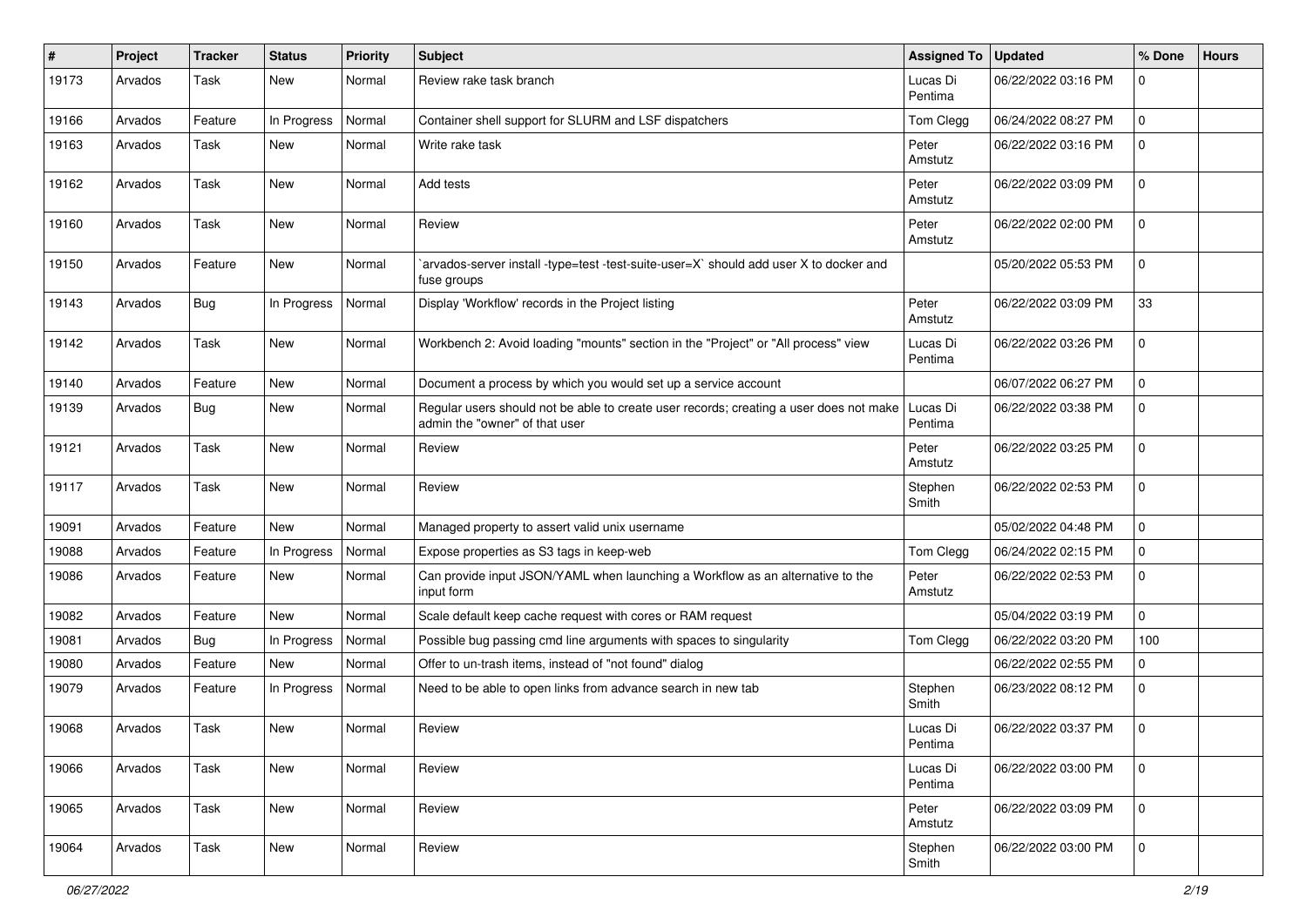| #     | Project | <b>Tracker</b> | <b>Status</b> | <b>Priority</b> | <b>Subject</b>                                                                                         | <b>Assigned To</b>  | <b>Updated</b>      | % Done      | <b>Hours</b> |
|-------|---------|----------------|---------------|-----------------|--------------------------------------------------------------------------------------------------------|---------------------|---------------------|-------------|--------------|
| 19063 | Arvados | Task           | In Progress   | Normal          | Review 19052-fix-for-wrong-owner-on-search-list                                                        | Daniel Kutyła       | 06/22/2022 03:05 PM | $\mathbf 0$ |              |
| 19058 | Arvados | Support        | <b>New</b>    | Normal          | Add code scanning to jenkins pipeline                                                                  |                     | 04/27/2022 03:08 PM | $\Omega$    |              |
| 19057 | Arvados | Bug            | <b>New</b>    | Normal          | [controller] should not allow adding the same user to a VM more than one time                          |                     | 06/22/2022 02:53 PM | $\mathbf 0$ |              |
| 19056 | Arvados | Feature        | <b>New</b>    | Normal          | Environment variable / command line convention that specifies where to get<br>HOST/TOKEN settings.conf |                     | 05/04/2022 03:18 PM | $\Omega$    |              |
| 19053 | Arvados | Bug            | <b>New</b>    | Normal          | Update 'Technology' page to link to relevant parts of doc.arvados.org instead of wiki                  | Peter<br>Amstutz    | 06/22/2022 03:00 PM | $\Omega$    |              |
| 19052 | Arvados | Bug            | Feedback      | Normal          | Advanced search shows wrong value in owner column                                                      | Daniel Kutyła       | 06/22/2022 03:05 PM | 100         |              |
| 19051 | Arvados | Bug            | <b>New</b>    | Normal          | Handle quotes in search strings correctly                                                              | Daniel Kutyła       | 06/22/2022 03:00 PM | $\mathbf 0$ |              |
| 19048 | Arvados | Bug            | <b>New</b>    | Normal          | Copying a folder in collection file browser results in empty folder                                    |                     | 06/22/2022 02:54 PM | $\Omega$    |              |
| 19047 | Arvados | Feature        | <b>New</b>    | Normal          | Pythonic interface to launch workflows                                                                 |                     | 04/20/2022 07:41 PM | 0           |              |
| 19044 | Arvados | Task           | In Progress   | Normal          | 27. Add the release to zenodo.org                                                                      |                     | 06/22/2022 03:00 PM | $\mathbf 0$ |              |
| 19038 | Arvados | Task           | In Progress   | Normal          | 21. Publish arvados/arvbox-demo image                                                                  |                     | 06/22/2022 03:00 PM | $\mathbf 0$ |              |
| 19017 | Arvados | Bug            | <b>New</b>    | Normal          | Release Arvados 2.4.1                                                                                  | Peter<br>Amstutz    | 06/22/2022 03:00 PM | 93          |              |
| 19005 | Arvados | Task           | <b>New</b>    | Normal          | Review                                                                                                 | Peter<br>Amstutz    | 06/22/2022 03:09 PM | $\Omega$    |              |
| 19002 | Arvados | Task           | <b>New</b>    | Normal          | Review                                                                                                 | Peter<br>Amstutz    | 06/22/2022 03:17 PM | $\Omega$    |              |
| 19000 | Arvados | Task           | <b>New</b>    | Normal          | Review                                                                                                 | Stephen<br>Smith    | 06/22/2022 01:58 PM | $\mathbf 0$ |              |
| 18999 | Arvados | Task           | <b>New</b>    | Normal          | Review                                                                                                 | Peter<br>Amstutz    | 06/22/2022 02:00 PM | $\mathbf 0$ |              |
| 18998 | Arvados | Story          | <b>New</b>    | Normal          | keepstore ability to check token validity for uploads                                                  |                     | 06/07/2022 08:59 PM | $\Omega$    |              |
| 18997 | Arvados | Story          | New           | Normal          | ability to migrate arvbox to arvados-server boot dev mode                                              |                     | 06/07/2022 09:00 PM | $\mathbf 0$ |              |
| 18996 | Arvados | Bug            | <b>New</b>    | Normal          | Container request's expires at field                                                                   |                     | 06/22/2022 02:55 PM | $\mathbf 0$ |              |
| 18990 | Arvados | Bug            | <b>New</b>    | Normal          | should reflect the value of TLS/Insecure in the "Get API Token" dialog                                 | Daniel Kutyła       | 06/22/2022 03:00 PM | $\mathbf 0$ |              |
| 18988 | Arvados | Feature        | New           | Normal          | [CWL] support singularity/docker hint to make debugging workflows easier                               |                     | 04/11/2022 06:29 PM | $\mathbf 0$ |              |
| 18979 | Arvados | Bug            | In Progress   | Normal          | Missing VM login, user names not rendered                                                              | Stephen<br>Smith    | 06/22/2022 03:09 PM | $\mathbf 0$ |              |
| 18977 | Arvados | Bug            | <b>New</b>    | Normal          | Mishandled Azure error?                                                                                |                     | 04/12/2022 07:55 PM | $\mathbf 0$ |              |
| 18975 | Arvados | Feature        | <b>New</b>    | Normal          | log viewer improvements                                                                                | Lucas Di<br>Pentima | 06/22/2022 02:59 PM | $\Omega$    |              |
| 18973 | Arvados | Story          | <b>New</b>    | Normal          | Test combinations of federation scenarios                                                              |                     | 06/22/2022 02:54 PM | $\mathbf 0$ |              |
| 18970 | Arvados | Feature        | <b>New</b>    | Normal          | Add support for publicly shared collections (anonymous user)                                           |                     | 04/04/2022 03:17 PM | $\Omega$    |              |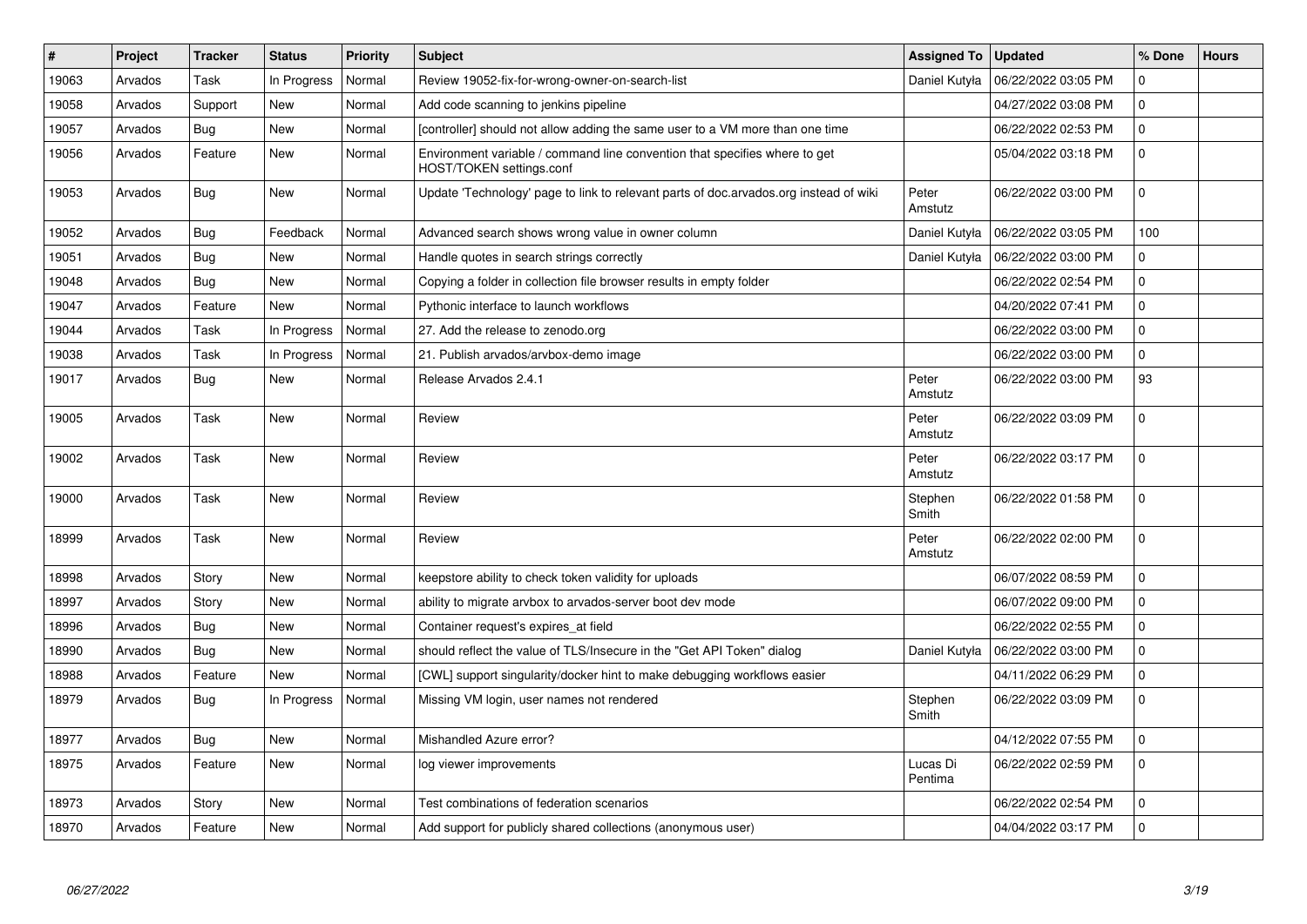| ∦     | Project | <b>Tracker</b> | <b>Status</b> | <b>Priority</b> | <b>Subject</b>                                                                                                              | <b>Assigned To</b>  | <b>Updated</b>      | % Done      | <b>Hours</b> |
|-------|---------|----------------|---------------|-----------------|-----------------------------------------------------------------------------------------------------------------------------|---------------------|---------------------|-------------|--------------|
| 18969 | Arvados | Bug            | New           | Normal          | Controller should monitor its own memory usage and pause requests handling when<br>memory usage is high                     |                     | 04/05/2022 02:53 PM | $\mathbf 0$ |              |
| 18968 | Arvados | Story          | New           | Normal          | Should be able to pick directories within collections                                                                       | Stephen<br>Smith    | 06/22/2022 02:59 PM | 0           |              |
| 18967 | Arvados | Story          | <b>New</b>    | Normal          | drop legacy columns and tables                                                                                              |                     | 04/01/2022 07:03 PM | $\mathbf 0$ |              |
| 18965 | Arvados | <b>Bug</b>     | Feedback      | Normal          | does not preserve the desired destination url through the login process                                                     | Daniel Kutyła       | 06/22/2022 03:09 PM | $\mathbf 0$ |              |
| 18964 | Arvados | <b>Bug</b>     | New           | Normal          | Write better prefetch tests                                                                                                 |                     | 06/22/2022 02:56 PM | $\mathbf 0$ |              |
| 18961 | Arvados | Feature        | New           | Normal          | Go FileSystem / FUSE mount supports block caching & prefetch                                                                |                     | 05/04/2022 03:18 PM | 0           |              |
| 18960 | Arvados | Feature        | New           | Normal          | crunch-run can use Go FUSE driver for read-only mounts                                                                      |                     | 05/04/2022 03:17 PM | $\mathbf 0$ |              |
| 18951 | Arvados | Task           | New           | Normal          | Review                                                                                                                      |                     | 06/22/2022 02:55 PM | 0           |              |
| 18946 | Arvados | Feature        | New           | Normal          | Render fields of user profile from config                                                                                   |                     | 03/30/2022 02:29 PM | $\mathbf 0$ |              |
| 18944 | Arvados | Feature        | New           | Normal          | [controller] should log the user uuid used for the request                                                                  |                     | 06/22/2022 03:32 PM | $\mathbf 0$ |              |
| 18942 | Arvados | Story          | New           | Normal          | Remove perl SDK, tests, dependencies                                                                                        |                     | 03/29/2022 02:14 PM | 0           |              |
| 18937 | Arvados | Feature        | New           | Low             | [config] simplify AnonymousUserToken configuration                                                                          |                     | 06/22/2022 02:55 PM | $\mathbf 0$ |              |
| 18936 | Arvados | <b>Bug</b>     | New           | Normal          | [api] [controller] remove reader_token support                                                                              |                     | 06/22/2022 02:56 PM | $\mathbf 0$ |              |
| 18897 | Arvados | Feature        | New           | Normal          | [go services] should log the uuid of the token used for each request (and if available,<br>the uuid of the associated user) |                     | 06/22/2022 03:32 PM | 0           |              |
| 18882 | Arvados | Task           | <b>New</b>    | Normal          | Review                                                                                                                      | Daniel Kutyła       | 06/22/2022 02:59 PM | 0           |              |
| 18879 | Arvados | Task           | New           | Normal          | Review                                                                                                                      | Lucas Di<br>Pentima | 06/22/2022 02:56 PM | $\mathbf 0$ |              |
| 18877 | Arvados | Task           | In Progress   | Normal          | Review 18692-frozen-projects-workbench-support                                                                              | Daniel Kutyła       | 06/22/2022 03:17 PM | $\mathbf 0$ |              |
| 18874 | Arvados | Support        | New           | Normal          | Merge workbench2 history into main Arvados repo                                                                             |                     | 06/22/2022 02:54 PM | $\mathbf 0$ |              |
| 18871 | Arvados | Feature        | <b>New</b>    | Normal          | WebDAV uses replace_files API                                                                                               |                     | 03/16/2022 02:13 PM | $\mathbf 0$ |              |
| 18864 | Arvados | Bug            | New           | Normal          | "Responsible person" link is wrong                                                                                          |                     | 03/14/2022 03:49 PM | 0           |              |
| 18863 | Arvados | Feature        | New           | Normal          | [controller] add background job to clean up old container log records                                                       |                     | 06/22/2022 02:55 PM | $\mathbf 0$ |              |
| 18862 | Arvados | Bug            | <b>New</b>    | Normal          | [api] remove replay_job_log rake task                                                                                       |                     | 03/14/2022 03:43 PM | 0           |              |
| 18861 | Arvados | Story          | New           | Normal          | Retire wb1                                                                                                                  |                     | 03/14/2022 02:48 PM | $\mathbf 0$ |              |
| 18860 | Arvados | Story          | New           | Normal          | Display number of container attempts and make it easy to access past logs                                                   |                     | 03/23/2022 06:53 PM | 0           |              |
| 18858 | Arvados | Feature        | In Progress   | Normal          | sync-users-tool for synchronizing users                                                                                     | Lucas Di<br>Pentima | 06/23/2022 02:37 PM | $\mathbf 0$ |              |
| 18853 | Arvados | Story          | New           | Normal          | Get input collection uuid or metadata                                                                                       |                     | 03/10/2022 03:13 PM | 0           |              |
| 18846 | Arvados | Story          | New           | Normal          | Rendering rich descriptions                                                                                                 |                     | 03/09/2022 08:42 PM | 0           |              |
| 18842 | Arvados | Feature        | New           | Normal          | Local disk keep cache for Python SDK/arv-mount                                                                              |                     | 03/08/2022 04:29 PM | 0           |              |
| 18841 | Arvados | Feature        | New           | Normal          | Feature to inject additional info into wb2 details panel                                                                    |                     | 03/08/2022 09:59 PM | 0           |              |
| 18840 | Arvados | Feature        | New           | Normal          | Algorithm to repack small files into larger blocks                                                                          |                     | 03/08/2022 03:15 PM | 0           |              |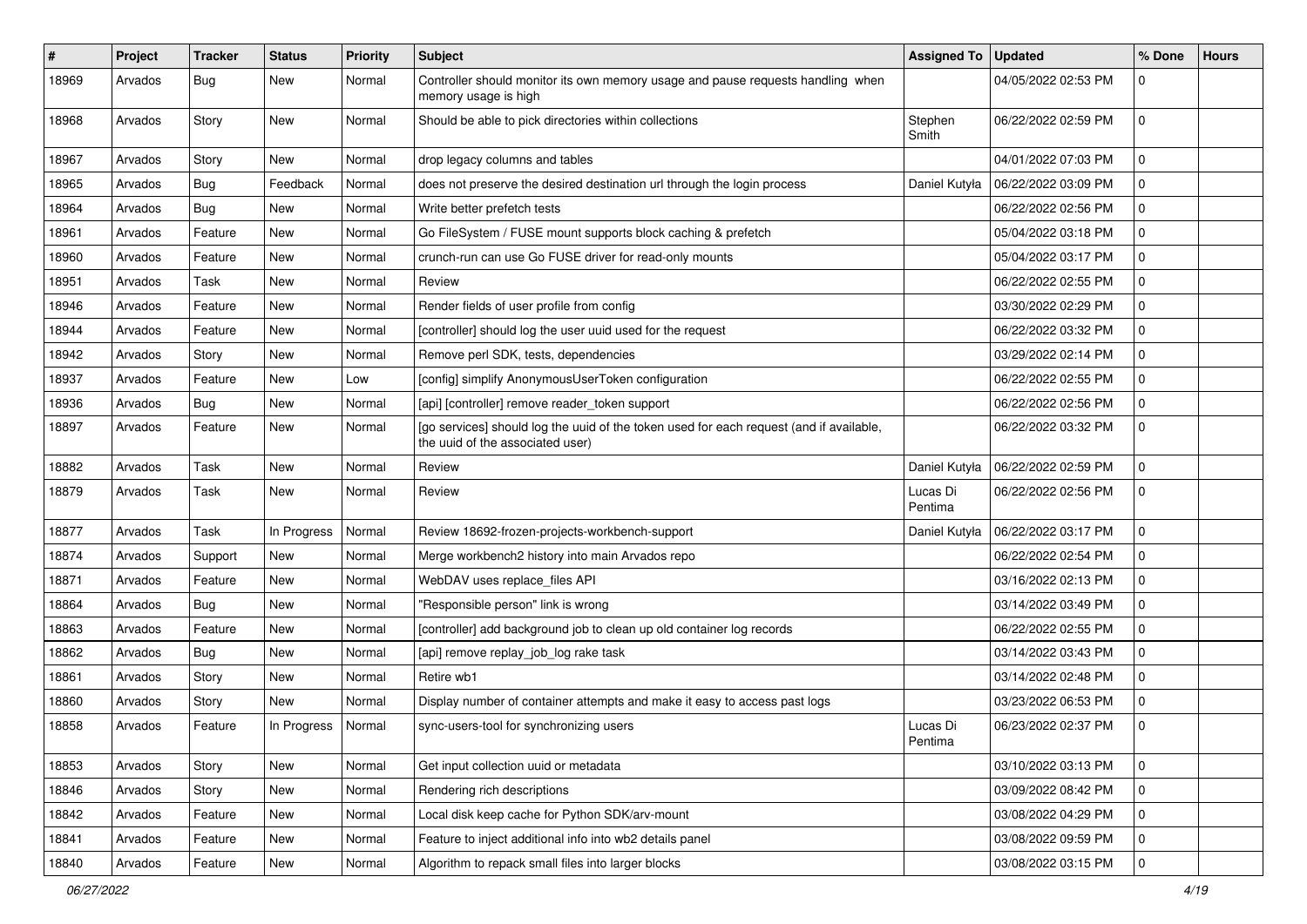| #     | Project | <b>Tracker</b> | <b>Status</b> | <b>Priority</b> | <b>Subject</b>                                                                                 | Assigned To   Updated |                     | % Done         | <b>Hours</b> |
|-------|---------|----------------|---------------|-----------------|------------------------------------------------------------------------------------------------|-----------------------|---------------------|----------------|--------------|
| 18817 | Arvados | Task           | <b>New</b>    | Normal          | review                                                                                         | Peter<br>Amstutz      | 06/22/2022 03:07 PM | $\mathbf 0$    |              |
| 18815 | Arvados | Task           | <b>New</b>    | Normal          | Review                                                                                         | Peter<br>Amstutz      | 04/05/2022 02:53 PM | $\mathbf 0$    |              |
| 18810 | Arvados | Feature        | <b>New</b>    | Normal          | PySDK API Client wrapper methods that automatically translate properties using a<br>vocabulary |                       | 03/01/2022 08:58 PM | $\mathbf 0$    |              |
| 18799 | Arvados | Story          | <b>New</b>    | Normal          | Strategy to tie the Python SDK to the API docs                                                 |                       | 02/23/2022 08:05 PM | $\overline{0}$ |              |
| 18798 | Arvados | Story          | New           | Normal          | Turn code cookbook into liquid template & include files separately                             |                       | 02/23/2022 07:46 PM | $\mathbf 0$    |              |
| 18797 | Arvados | Story          | In Progress   | Normal          | Flesh out python sdk documentation in docstrings & ensure good presentation in pydoc           |                       | 02/23/2022 08:04 PM | $\mathbf 0$    |              |
| 18790 | Arvados | Feature        | <b>New</b>    | Normal          | Access live container logs through arvados-client and crunch-run container gateway             |                       | 02/18/2022 03:28 PM | $\mathbf 0$    |              |
| 18788 | Arvados | Feature        | <b>New</b>    | Normal          | User merge & migration support on LoginCluster federations                                     |                       | 05/04/2022 03:18 PM | $\mathbf 0$    |              |
| 18775 | Arvados | Feature        | New           | Normal          | Search in picker dialogue for selecting Projects/Files/Directories                             |                       | 06/22/2022 03:37 PM | $\mathbf 0$    |              |
| 18765 | Arvados | Bug            | <b>New</b>    | Normal          | engine configuration too big > 1048448 with singularity                                        |                       | 06/07/2022 01:56 PM | $\mathbf 0$    |              |
| 18762 | Arvados | Bug            | <b>New</b>    | Normal          | rails background tasks scaling issues                                                          |                       | 06/22/2022 02:56 PM | $\mathbf 0$    |              |
| 18726 | Arvados | Feature        | New           | Normal          | a-c-r uses arv-put internally to upload dependencies                                           |                       | 02/10/2022 04:53 PM | $\mathbf 0$    |              |
| 18724 | Arvados | Bug            | <b>New</b>    | Normal          | Collection file_names should contain full paths for substring matching                         |                       | 03/01/2022 09:11 PM | 0              |              |
| 18709 | Arvados | Task           | <b>New</b>    | Normal          | Review                                                                                         | Peter<br>Amstutz      | 06/22/2022 02:55 PM | $\mathbf 0$    |              |
| 18706 | Arvados | Task           | In Progress   | Normal          | Review<br>18594-Collection-Advanced-Menu-is-trying-to-fetch-User-record-with-collection-UUID   | Daniel Kutyła         | 02/03/2022 03:40 PM | $\mathbf 0$    |              |
| 18693 | Arvados | Story          | <b>New</b>    | Normal          | Deduplicate permission links                                                                   |                       | 06/22/2022 02:53 PM | $\mathbf 0$    |              |
| 18692 | Arvados | Feature        | In Progress   | Normal          | Frozen projects workbench support                                                              | Daniel Kutyła         | 06/22/2022 03:17 PM | $\mathbf 0$    |              |
| 18689 | Arvados | Feature        | <b>New</b>    | Normal          | support secret_environment                                                                     |                       | 04/06/2022 03:55 PM | 0              |              |
| 18677 | Arvados | Feature        | <b>New</b>    | Normal          | Container runtime metrics API                                                                  |                       | 01/25/2022 06:56 PM | 0              |              |
| 18672 | Arvados | Feature        | New           | Normal          | [go sdk] describe + implement desired Go SDK                                                   |                       | 01/24/2022 09:34 PM | $\mathbf 0$    |              |
| 18671 | Arvados | Bug            | <b>New</b>    | Normal          | [go sdk] update documentation                                                                  |                       | 01/24/2022 09:33 PM | 0              |              |
| 18669 | Arvados | Task           | New           | Normal          | review 18668-add-project-support-to-deduplication-report                                       |                       | 01/24/2022 04:51 PM | $\mathbf 0$    |              |
| 18668 | Arvados | Feature        | In Progress   | Normal          | [deduplication report] add project support                                                     | Ward<br>Vandewege     | 01/24/2022 04:50 PM | $\mathbf 0$    |              |
| 18650 | Arvados | Task           | <b>New</b>    | Normal          | Design API for helper methods for working with vocabularies                                    | Peter<br>Amstutz      | 01/19/2022 04:52 PM | l 0            |              |
| 18623 | Arvados | Feature        | New           | Normal          | Ensure Etag can be used and honor If-Match header in updates                                   |                       | 01/12/2022 04:50 PM | 0              |              |
| 18621 | Arvados | Feature        | New           | Normal          | Ability for admin to purge old versions of a collection                                        |                       | 01/10/2022 04:41 PM | 0              |              |
| 18620 | Arvados | Feature        | <b>New</b>    | Normal          | [LSF] use btop to adjust relative priorities of arvados jobs                                   |                       | 01/10/2022 03:45 PM | 0              |              |
| 18618 | Arvados | Bug            | New           | Normal          | Reusing workflows/steps is too slow                                                            |                       | 01/07/2022 07:12 PM | 0              |              |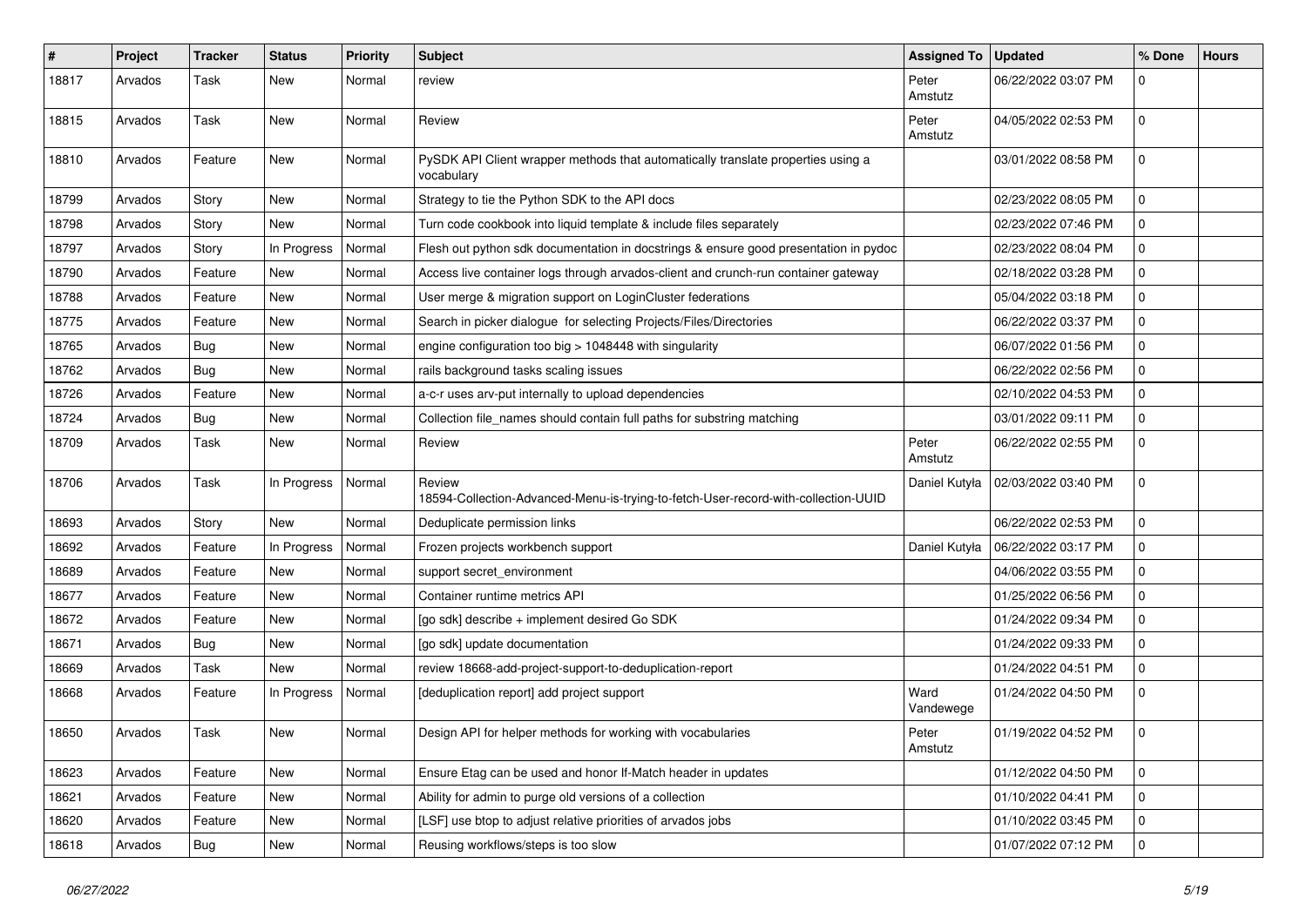| $\#$  | Project | <b>Tracker</b> | <b>Status</b> | <b>Priority</b> | Subject                                                                                                                                            | Assigned To   Updated |                     | % Done         | <b>Hours</b> |
|-------|---------|----------------|---------------|-----------------|----------------------------------------------------------------------------------------------------------------------------------------------------|-----------------------|---------------------|----------------|--------------|
| 18616 | Arvados | Task           | New           | Normal          | Review                                                                                                                                             | Ward<br>Vandewege     | 01/19/2022 04:23 PM | 0              |              |
| 18615 | Arvados | Task           | New           | Normal          | Review                                                                                                                                             | Lucas Di<br>Pentima   | 06/22/2022 02:56 PM | $\mathbf 0$    |              |
| 18613 | Arvados | Task           | <b>New</b>    | Normal          | Review                                                                                                                                             | Peter<br>Amstutz      | 06/08/2022 03:20 PM | 0              |              |
| 18609 | Arvados | Task           | <b>New</b>    | Normal          | Review                                                                                                                                             | Ward<br>Vandewege     | 01/18/2022 08:55 PM | 0              |              |
| 18586 | Arvados | Bug            | <b>New</b>    | Normal          | Remove docs/code for unsupported AsyncPermissionsUpdateInterval                                                                                    |                       | 12/14/2021 04:21 PM | $\Omega$       |              |
| 18576 | Arvados | Feature        | <b>New</b>    | Normal          | arv-put converts properties aliases to vocabulary ids                                                                                              |                       | 04/05/2022 02:53 PM | $\mathbf 0$    |              |
| 18573 | Arvados | Feature        | New           | Normal          | packer compute image builder script should take an explicit arvados package version to<br>install instead of latest in selected package repository |                       | 12/09/2021 05:01 PM | 0              |              |
| 18564 | Arvados | Feature        | <b>New</b>    | Normal          | [art] run jenkins release build steps with a set of parameters                                                                                     |                       | 06/08/2022 03:20 PM | 0              |              |
| 18563 | Arvados | <b>Bug</b>     | New           | Normal          | [config] simplify/streamline InternalURLs/ExternalURL situation                                                                                    |                       | 06/07/2022 09:07 PM | $\mathbf 0$    |              |
| 18548 | Arvados | Feature        | New           | Normal          | Ability to share a link to the "Get API Token" dialog in WB"                                                                                       |                       | 12/03/2021 03:22 PM | $\mathbf 0$    |              |
| 18516 | Arvados | Story          | New           | Normal          | run Theia interactively for development on shell and/or compute nodes                                                                              |                       | 12/01/2021 05:47 PM | 0              |              |
| 18515 | Arvados | Story          | New           | Normal          | run interactive Jupyter on shell and/or compute nodes                                                                                              |                       | 12/01/2021 05:17 PM | $\Omega$       |              |
| 18514 | Arvados | Story          | New           | Normal          | Research framework for interactive tutorials that overlay the app                                                                                  |                       | 12/01/2021 03:49 PM | 0              |              |
| 18512 | Arvados | Task           | In Progress   | Normal          | Review 18488-nonblocking-advisory-lock                                                                                                             | Tom Clegg             | 12/02/2021 04:59 PM | $\mathbf 0$    |              |
| 18501 | Arvados | <b>Bug</b>     | New           | Normal          | Add option in ARV GUI to open link in new tab                                                                                                      |                       | 11/30/2021 03:43 PM | $\Omega$       |              |
| 18500 | Arvados | <b>Bug</b>     | New           | Normal          | Arvados CV for "Study Type" property not active                                                                                                    |                       | 11/30/2021 03:41 PM | $\mathbf 0$    |              |
| 18499 | Arvados | <b>Bug</b>     | New           | Normal          | Advanced Dialog on collections shows the manifest_text as null                                                                                     |                       | 11/30/2021 03:38 PM | $\mathbf 0$    |              |
| 18498 | Arvados | <b>Bug</b>     | New           | Normal          | WB2 collection UUID in project URL shows blank page                                                                                                |                       | 11/30/2021 03:37 PM | $\mathbf 0$    |              |
| 18486 | Arvados | <b>Bug</b>     | New           | Normal          | Docker containers are always removed                                                                                                               |                       | 12/07/2021 03:31 PM | 0              |              |
| 18481 | Arvados | <b>Bug</b>     | New           | Normal          | Workbench allows setting values with leading and trailing whitespace in property values                                                            |                       | 11/26/2021 08:13 AM | $\overline{0}$ |              |
| 18464 | Arvados | Feature        | New           | Normal          | Batch update endpoint for permission changes                                                                                                       |                       | 11/22/2021 03:33 PM | $\mathbf 0$    |              |
| 18463 | Arvados | Feature        | New           | Normal          | Sharing dialog shows all permissions including indirect and allows searching for users<br>by name                                                  |                       | 11/22/2021 03:20 PM | $\Omega$       |              |
| 18462 | Arvados | Story          | <b>New</b>    | Normal          | Requesting object by uuid should return 403 instead of 404                                                                                         |                       | 11/22/2021 03:20 PM | $\mathbf 0$    |              |
| 18393 | Arvados | Bug            | New           | Normal          | [workbench2] forces relogin on every new window/tab                                                                                                |                       | 11/19/2021 02:43 PM | 0              |              |
| 18385 | Arvados | Bug            | New           | Normal          | arvados-server config-dump   arvados-server config-check -config=- spurious warnings                                                               |                       | 11/16/2021 09:06 PM | 0              |              |
| 18369 | Arvados | Feature        | New           | Normal          | [doc] describe the block packing algorithm used by our various Keep clients (arv-put,<br>python sdk, keep-web, arv-mount)                          |                       | 11/15/2021 04:14 PM | 0              |              |
| 18368 | Arvados | Feature        | New           | Normal          | Notification banner                                                                                                                                |                       | 06/21/2022 08:00 PM | 0              |              |
| 18362 | Arvados | Story          | New           | Normal          | cwltest results for Arvados produces badges which can be linked to from<br>commonwl.org                                                            |                       | 11/10/2021 05:41 PM | $\mathbf 0$    |              |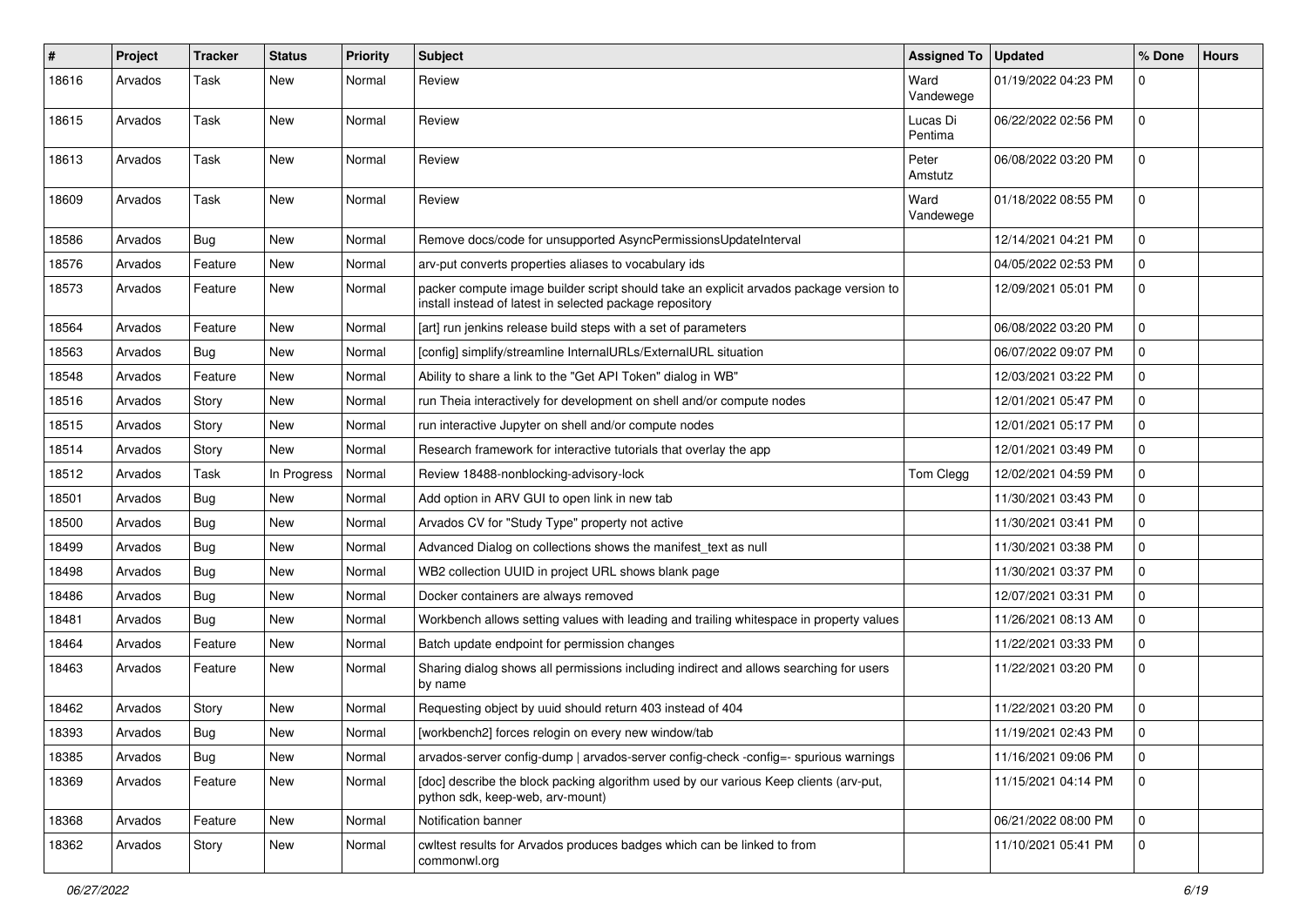| $\#$  | Project | <b>Tracker</b> | <b>Status</b> | <b>Priority</b> | Subject                                                                                     | Assigned To   Updated |                     | % Done         | <b>Hours</b> |
|-------|---------|----------------|---------------|-----------------|---------------------------------------------------------------------------------------------|-----------------------|---------------------|----------------|--------------|
| 18347 | Arvados | Feature        | New           | Normal          | Cache negative token lookups in federation/OIDC                                             |                       | 11/23/2021 09:07 PM | $\mathbf 0$    |              |
| 18345 | Arvados | Bug            | <b>New</b>    | Normal          | Activity script crash                                                                       |                       | 11/23/2021 09:13 PM | $\Omega$       |              |
| 18341 | Arvados | Story          | New           | Normal          | 'arvados-server init" can set up a single-node production cluster                           |                       | 11/08/2021 02:39 PM | 0              |              |
| 18338 | Arvados | Story          | New           | Normal          | "arvados-server init" can use a local root CA to sign certificates                          |                       | 11/05/2021 03:27 PM | $\mathbf 0$    |              |
| 18335 | Arvados | Feature        | <b>New</b>    | Normal          | Export health checks as Prometheus metrics                                                  |                       | 11/04/2021 03:58 PM | $\mathbf 0$    |              |
| 18334 | Arvados | <b>Bug</b>     | New           | Normal          | Accept release info changes in docker recipes                                               |                       | 11/04/2021 03:23 PM | $\mathbf 0$    |              |
| 18311 | Arvados | <b>Bug</b>     | New           | Normal          | [cwl] test 221 in the 1.2 conformance suite is failing on singularity                       | Peter<br>Amstutz      | 06/22/2022 02:56 PM | $\mathbf 0$    |              |
| 18292 | Arvados | Bug            | New           | Normal          | [cleanup] remove AssignNodeHostname from the configuration. Also from the<br>documentation. |                       | 10/22/2021 09:24 PM | $\mathbf 0$    |              |
| 18291 | Arvados | Task           | In Progress   | Normal          | Review 18287-external-url-defaults                                                          | Tom Clegg             | 10/22/2021 07:19 PM | 0              |              |
| 18280 | Arvados | <b>Bug</b>     | New           | Normal          | Advanced Search in ARV PROD GUI non-functional                                              |                       | 10/20/2021 04:46 PM | $\mathbf 0$    |              |
| 18279 | Arvados | <b>Bug</b>     | <b>New</b>    | Normal          | Data Collection page on 2.3.0 rc2                                                           |                       | 10/20/2021 04:45 PM | $\mathbf 0$    |              |
| 18278 | Arvados | <b>Bug</b>     | New           | Normal          | [k8s] start using an ingress                                                                | Ward<br>Vandewege     | 11/09/2021 07:56 PM | $\mathbf 0$    |              |
| 18266 | Arvados | <b>Bug</b>     | New           | Normal          | Turn manual testing plan for WB2 into tickets to write cypress tests                        |                       | 06/22/2022 02:54 PM | 0              |              |
| 18262 | Arvados | <b>Bug</b>     | New           | Normal          | [crunch-run] handle out-of-diskspace on the compute node better                             |                       | 10/08/2021 09:42 PM | $\Omega$       |              |
| 18255 | Arvados | Story          | New           | Normal          | Proof of concept Arvados single-node AMI                                                    |                       | 10/06/2021 03:25 PM | $\mathbf 0$    |              |
| 18241 | Arvados | Story          | New           | Normal          | "NanoCPUs can not be set" Docker error                                                      |                       | 10/13/2021 03:13 PM | $\overline{0}$ |              |
| 18239 | Arvados | Story          | New           | Normal          | Add Kubernetes testing to CI                                                                |                       | 11/09/2021 07:56 PM | $\mathbf 0$    |              |
| 18235 | Arvados | Task           | <b>New</b>    | Normal          | Review                                                                                      | Ward<br>Vandewege     | 11/10/2021 04:05 PM | $\mathbf 0$    |              |
| 18234 | Arvados | Task           | New           | Normal          | Review                                                                                      | Ward<br>Vandewege     | 11/10/2021 04:14 PM | 0              |              |
| 18227 | Arvados | Task           | <b>New</b>    | Normal          | Review                                                                                      | Peter<br>Amstutz      | 06/08/2022 03:19 PM | $\mathbf 0$    |              |
| 18225 | Arvados | Task           | In Progress   | Normal          | Review 18207-Workbench2-is-not-clearing-the-project-content-when-switching                  | Daniel Kutyła         | 01/06/2022 03:51 PM | 0              |              |
| 18221 | Arvados | Story          | In Progress   | Normal          | Test coverage plan for combinations of slurm/lsf/cloud singularity/docker                   |                       | 06/08/2022 03:19 PM | $\mathbf 0$    |              |
| 18220 | Arvados | <b>Bug</b>     | <b>New</b>    | Normal          | Support Docker ENTRYPOINT on Singularity in crunch-run                                      |                       | 09/29/2021 03:25 PM | $\mathbf 0$    |              |
| 18218 | Arvados | Feature        | New           | Normal          | ARV GUI: perform operations on files selected via the filter                                |                       | 09/28/2021 08:30 PM | $\overline{0}$ |              |
| 18217 | Arvados | Feature        | New           | Normal          | Enable file sorting in Data Collection                                                      |                       | 09/28/2021 07:45 PM | 0              |              |
| 18214 | Arvados | <b>Bug</b>     | New           | Normal          | global search results link to wb1 not wb2                                                   |                       | 09/28/2021 07:30 PM | 0              |              |
| 18213 | Arvados | Feature        | New           | Normal          | Arvados "display in new tab" shows outdated data                                            |                       | 09/28/2021 07:28 PM | $\mathbf 0$    |              |
| 18212 | Arvados | Bug            | New           | Normal          | Read-only users can't open file in new tab                                                  |                       | 09/28/2021 07:27 PM | 0              |              |
| 18211 | Arvados | Feature        | New           | Normal          | Should the Loading Progress bar always be shown?                                            |                       | 09/28/2021 07:16 PM | 0              |              |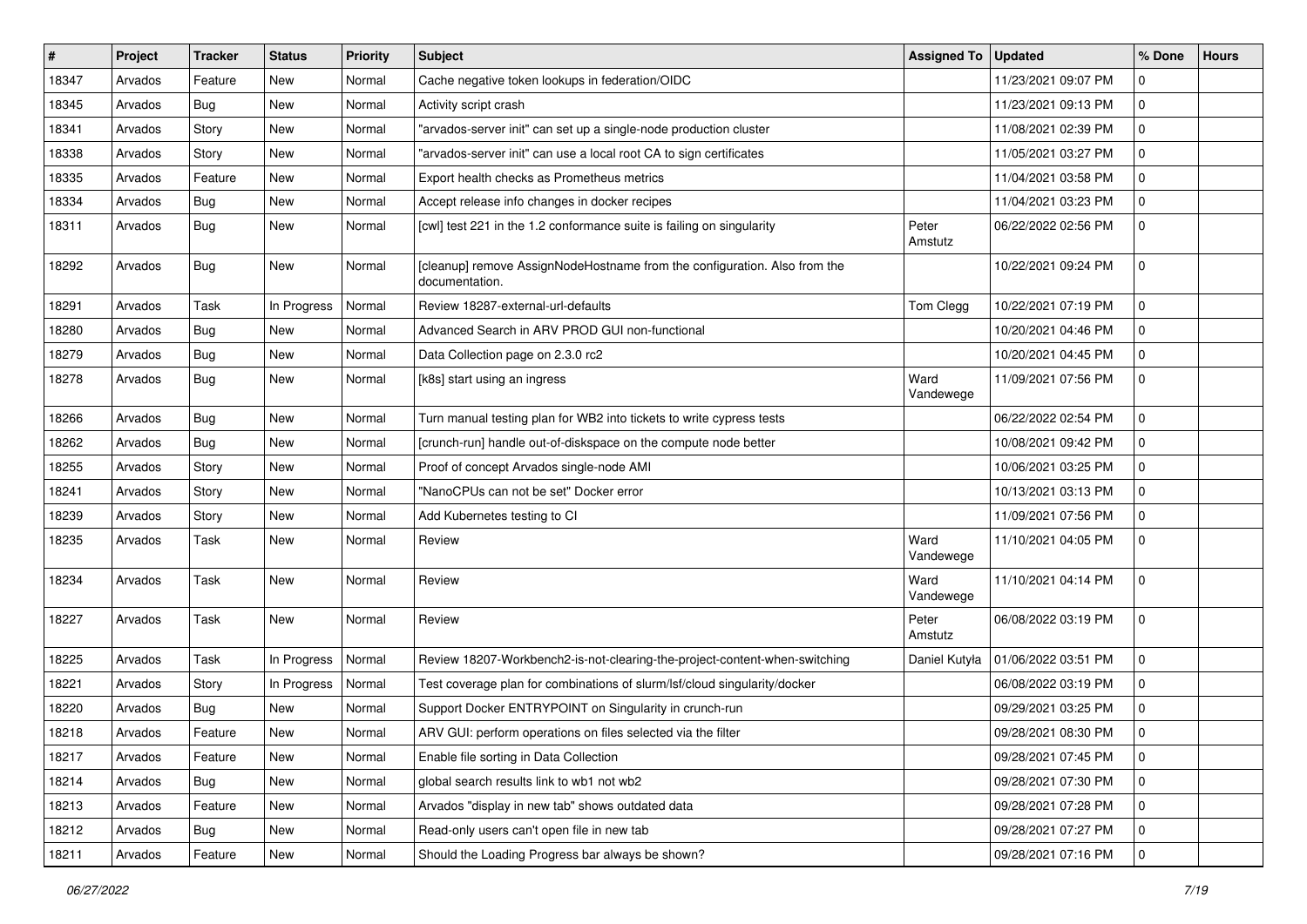| $\sharp$ | Project | <b>Tracker</b> | <b>Status</b> | <b>Priority</b> | <b>Subject</b>                                                                                           | <b>Assigned To</b> | <b>Updated</b>      | % Done      | <b>Hours</b> |
|----------|---------|----------------|---------------|-----------------|----------------------------------------------------------------------------------------------------------|--------------------|---------------------|-------------|--------------|
| 18210    | Arvados | Bug            | <b>New</b>    | Normal          | Create Mountainduck Bookmark files not working                                                           |                    | 09/28/2021 07:14 PM | $\mathbf 0$ |              |
| 18209    | Arvados | Feature        | <b>New</b>    | Normal          | Re-run process on arvados throws error                                                                   |                    | 09/28/2021 07:12 PM | $\Omega$    |              |
| 18208    | Arvados | Bug            | <b>New</b>    | Normal          | Workbench2 search shows all sites even if just searching in one site                                     |                    | 09/28/2021 07:09 PM | $\mathbf 0$ |              |
| 18205    | Arvados | Feature        | <b>New</b>    | Normal          | [api] [cloud] add live compute instance price to container record                                        |                    | 06/15/2022 02:45 PM | $\mathbf 0$ |              |
| 18204    | Arvados | Bug            | <b>New</b>    | Normal          | Workbench2 is missing a UI that shows which group a user is member of                                    |                    | 09/27/2021 08:47 PM | $\mathbf 0$ |              |
| 18199    | Arvados | Bug            | <b>New</b>    | Normal          | Issue with sharing settings of "open access" new projects                                                |                    | 09/27/2021 07:58 PM | $\Omega$    |              |
| 18198    | Arvados | Bug            | <b>New</b>    | Normal          | copy selected files into collection" function in WB2 extremely slow                                      |                    | 09/27/2021 07:45 PM | $\mathbf 0$ |              |
| 18197    | Arvados | Feature        | <b>New</b>    | Normal          | add search option to input selection when running a workflow                                             |                    | 09/27/2021 07:41 PM | $\mathbf 0$ |              |
| 18196    | Arvados | Feature        | <b>New</b>    | Normal          | expose saved searches as browsing option on the left side                                                |                    | 09/27/2021 07:39 PM | $\Omega$    |              |
| 18194    | Arvados | Feature        | <b>New</b>    | Normal          | "Release" as search option                                                                               |                    | 09/27/2021 07:35 PM | $\mathbf 0$ |              |
| 18193    | Arvados | Feature        | <b>New</b>    | Normal          | Multi-select collections and projects to delete them                                                     |                    | 09/27/2021 07:14 PM | $\mathbf 0$ |              |
| 18192    | Arvados | Bug            | New           | Normal          | Advanced search is showing ROX IDs in the search field syntax instead of clear values                    |                    | 09/27/2021 07:13 PM | $\mathbf 0$ |              |
| 18191    | Arvados | <b>Bug</b>     | <b>New</b>    | Normal          | [doc] the compute node image doc does not take releases into account                                     |                    | 09/24/2021 09:50 PM | $\mathbf 0$ |              |
| 18182    | Arvados | Feature        | <b>New</b>    | Normal          | Parameter on get permissions API to return every user and group with permissions                         |                    | 11/24/2021 04:15 PM | $\mathbf 0$ |              |
| 18181    | Arvados | Feature        | <b>New</b>    | Normal          | Ability to specify a % of compute instance price that user is willing to go over from<br>cheapest        |                    | 09/22/2021 04:06 PM | $\mathbf 0$ |              |
| 18174    | Arvados | Feature        | <b>New</b>    | Normal          | [servers] add logging with automatic rotation to user-specified directory                                |                    | 09/21/2021 09:08 PM | $\mathbf 0$ |              |
| 18170    | Arvados | Bug            | <b>New</b>    | Normal          | Display of long names can be improved on WB2                                                             |                    | 09/20/2021 06:19 PM | $\mathbf 0$ |              |
| 18168    | Arvados | Bug            | <b>New</b>    | Normal          | Workbench2 Trash is not listing all trashed items                                                        |                    | 09/20/2021 06:14 PM | $\Omega$    |              |
| 18167    | Arvados | Bug            | <b>New</b>    | Normal          | Files in collection are not sorted                                                                       |                    | 09/20/2021 05:38 PM | $\Omega$    |              |
| 18166    | Arvados | <b>Bug</b>     | <b>New</b>    | Normal          | [Release] Auto-sync the arvados gem dependencies on RailsAPI and Workbench1                              |                    | 11/10/2021 04:14 PM | $\mathbf 0$ |              |
| 18165    | Arvados | Feature        | <b>New</b>    | Normal          | Whole-collection search in new collection viewer                                                         |                    | 09/20/2021 02:43 PM | $\mathbf 0$ |              |
| 18163    | Arvados | Feature        | <b>New</b>    | Normal          | [Crunch] add CWL extension to limit the number of concurrently running jobs during a<br>scatter          |                    | 01/10/2022 03:42 PM | $\Omega$    |              |
| 18161    | Arvados | Bug            | New           | Normal          | [a-d-c] the arvados dispatchcloud queue entries prometheus metric should report<br>actual instance types |                    | 09/16/2021 04:41 PM | $\mathbf 0$ |              |
| 18150    | Arvados | Story          | New           | Normal          | Document configuration items for customizing text in Workbench                                           |                    | 09/15/2021 01:31 PM | $\mathbf 0$ |              |
| 18125    | Arvados | Feature        | New           | Normal          | [deployment][provision][documentation] explain how to use a custom/existing<br>postgresql RDBMS          | Javier Bértoli     | 09/13/2021 10:12 PM | $\mathbf 0$ |              |
| 18124    | Arvados | Feature        | <b>New</b>    | Normal          | User edit page                                                                                           |                    | 09/13/2021 10:05 PM | $\mathbf 0$ |              |
| 18118    | Arvados | Bug            | <b>New</b>    | Normal          | investigate separate socket timeouts waiting for connection and HTTP response in<br>Python SDK           |                    | 09/08/2021 03:22 PM | $\mathbf 0$ |              |
| 18117    | Arvados | Story          | In Progress   | Normal          | Sample tracker                                                                                           |                    | 09/08/2021 02:02 PM | $\mathbf 0$ |              |
| 18114    | Arvados | Bug            | <b>New</b>    | Normal          | [a-d-c] slow down retries when Createlnstance returns non-quota/non-throttle errors                      |                    | 09/07/2021 06:11 PM | $\mathbf 0$ |              |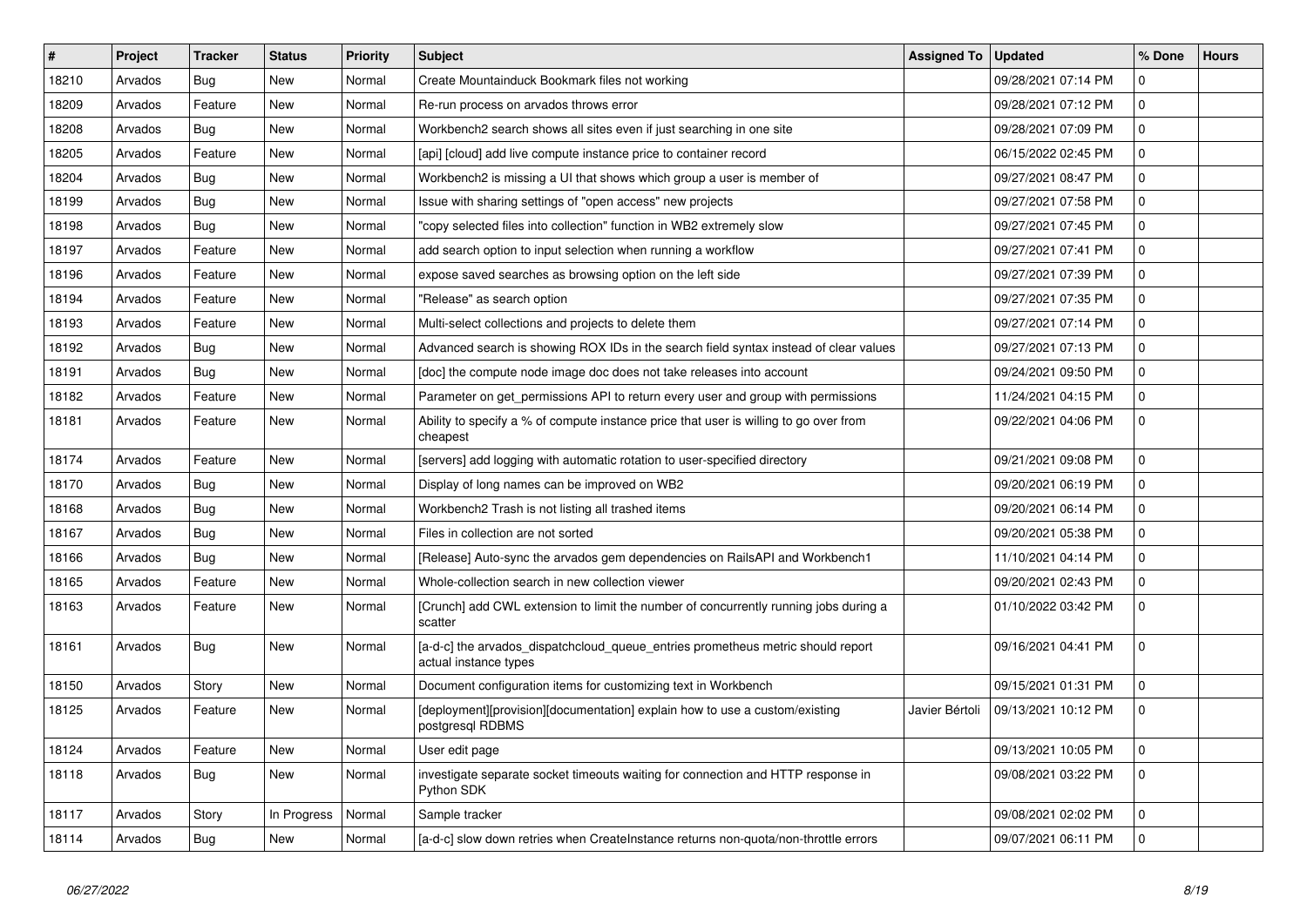| #     | Project | <b>Tracker</b> | <b>Status</b> | <b>Priority</b> | <b>Subject</b>                                                                                                            | <b>Assigned To</b>  | <b>Updated</b>      | % Done      | <b>Hours</b> |
|-------|---------|----------------|---------------|-----------------|---------------------------------------------------------------------------------------------------------------------------|---------------------|---------------------|-------------|--------------|
| 18101 | Arvados | Bug            | <b>New</b>    | Normal          | [a-d-c] [AWS] add option to spin up (spot) instances in more/all availability zones in the<br>region                      |                     | 09/03/2021 08:16 PM | $\Omega$    |              |
| 18075 | Arvados | Bug            | <b>New</b>    | Normal          | arvados-dispatch-cloud should respect Containers.MaxComputeVMs                                                            |                     | 08/30/2021 07:33 PM | $\mathbf 0$ |              |
| 18071 | Arvados | Feature        | <b>New</b>    | Normal          | Use postgresql advisory locks to prevent concurrent dispatcher / keep-balance<br>processes                                |                     | 08/26/2021 05:55 PM | $\Omega$    |              |
| 18041 | Arvados | Task           | New           | Normal          | Review                                                                                                                    | Peter<br>Amstutz    | 06/15/2022 02:35 PM | $\Omega$    |              |
| 18019 | Arvados | Bug            | <b>New</b>    | Normal          | [deployment][arvados-formula] selinux breaks many installation steps                                                      |                     | 08/12/2021 06:31 PM | $\Omega$    |              |
| 18016 | Arvados | <b>Bug</b>     | <b>New</b>    | Normal          | [api] remove unused last_used_at and last_used_by_ip_address columns on<br>api client authorizations table                |                     | 08/12/2021 02:52 PM | $\Omega$    |              |
| 18011 | Arvados | Bug            | New           | Normal          | [packaging][centos7] systemctl daemon-reload should be run by the post-inst script<br>when upgrading packages on centos 7 |                     | 08/13/2021 12:07 AM | $\mathbf 0$ |              |
| 18009 | Arvados | <b>Bug</b>     | <b>New</b>    | Normal          | [controller] always returns an empty "unsigned manifest text" field for collections                                       |                     | 08/11/2021 05:15 PM | $\mathbf 0$ |              |
| 18008 | Arvados | Bug            | New           | Normal          | [api] reqid not always being recorded in the api server log                                                               |                     | 08/11/2021 05:06 PM | $\mathbf 0$ |              |
| 18000 | Arvados | Bug            | New           | Normal          | [deduplicationreport] negative number in the "saved by Keep deduplication" report                                         |                     | 08/10/2021 01:27 PM | $\mathbf 0$ |              |
| 17993 | Arvados | Feature        | New           | Normal          | [deduplication-report] supports storage classes                                                                           |                     | 11/23/2021 09:26 PM | $\mathbf 0$ |              |
| 17991 | Arvados | Task           | In Progress   | Normal          | Review #17990 arvados-formula:commit:1ad296f, branch<br>17990-add-rvm-to-ubuntu1804                                       | Ward<br>Vandewege   | 08/09/2021 12:14 PM | $\mathbf 0$ |              |
| 17988 | Arvados | Feature        | <b>New</b>    | Normal          | Enforce memory limits using Singularity + cloud                                                                           |                     | 06/22/2022 02:55 PM | $\Omega$    |              |
| 17981 | Arvados | Feature        | <b>New</b>    | Normal          | Hint to set properties on output collection based on workflow input or output parameter<br>values                         |                     | 08/05/2021 01:51 PM | $\Omega$    |              |
| 17969 | Arvados | Support        | <b>New</b>    | Normal          | Investigate plugins for redmine templates                                                                                 | Lucas Di<br>Pentima | 08/31/2021 07:29 PM | $\Omega$    |              |
| 17953 | Arvados | Story          | <b>New</b>    | Normal          | [api] Remove unused "node" object                                                                                         |                     | 11/23/2021 09:28 PM | $\mathbf 0$ |              |
| 17950 | Arvados | Task           | <b>New</b>    | Normal          | review 17949-add-bullseye                                                                                                 |                     | 07/29/2021 07:26 PM | $\mathbf 0$ |              |
| 17946 | Arvados | Feature        | <b>New</b>    | Normal          | design: add complex structures to structured vocabulary                                                                   |                     | 11/02/2021 05:12 PM | $\mathbf 0$ |              |
| 17945 | Arvados | Feature        | <b>New</b>    | Normal          | design: Add type checking to the structured vocabulary                                                                    |                     | 11/02/2021 05:13 PM | $\mathbf 0$ |              |
| 17942 | Arvados | Bug            | New           | Normal          | [arv-mount] requests manifest text multiple times when mounting collection                                                |                     | 08/09/2021 03:41 PM | $\mathbf 0$ |              |
| 17941 | Arvados | Bug            | <b>New</b>    | Normal          | [ws] memory management issues                                                                                             |                     | 08/09/2021 03:40 PM | $\mathbf 0$ |              |
| 17940 | Arvados | Bug            | New           | Normal          | [controller] memory management issues                                                                                     |                     | 08/09/2021 03:40 PM | $\mathbf 0$ |              |
| 17938 | Arvados | Bug            | New           | Normal          | [deployment][arvados-formula] shell node centos-7 packages                                                                | Javier Bértoli      | 07/23/2021 07:08 PM | $\mathbf 0$ |              |
| 17937 | Arvados | Bug            | <b>New</b>    | Normal          | [workbench] uploader is hardcoded to X-Keep-Desired-Replicas: 2                                                           |                     | 08/13/2021 04:40 AM | $\mathbf 0$ |              |
| 17931 | Arvados | Task           | <b>New</b>    | Normal          | Review                                                                                                                    | Lucas Di<br>Pentima | 08/05/2021 03:27 PM | $\Omega$    |              |
| 17919 | Arvados | Task           | <b>New</b>    | Normal          | investigate                                                                                                               | Peter<br>Amstutz    | 06/22/2022 02:56 PM | $\Omega$    |              |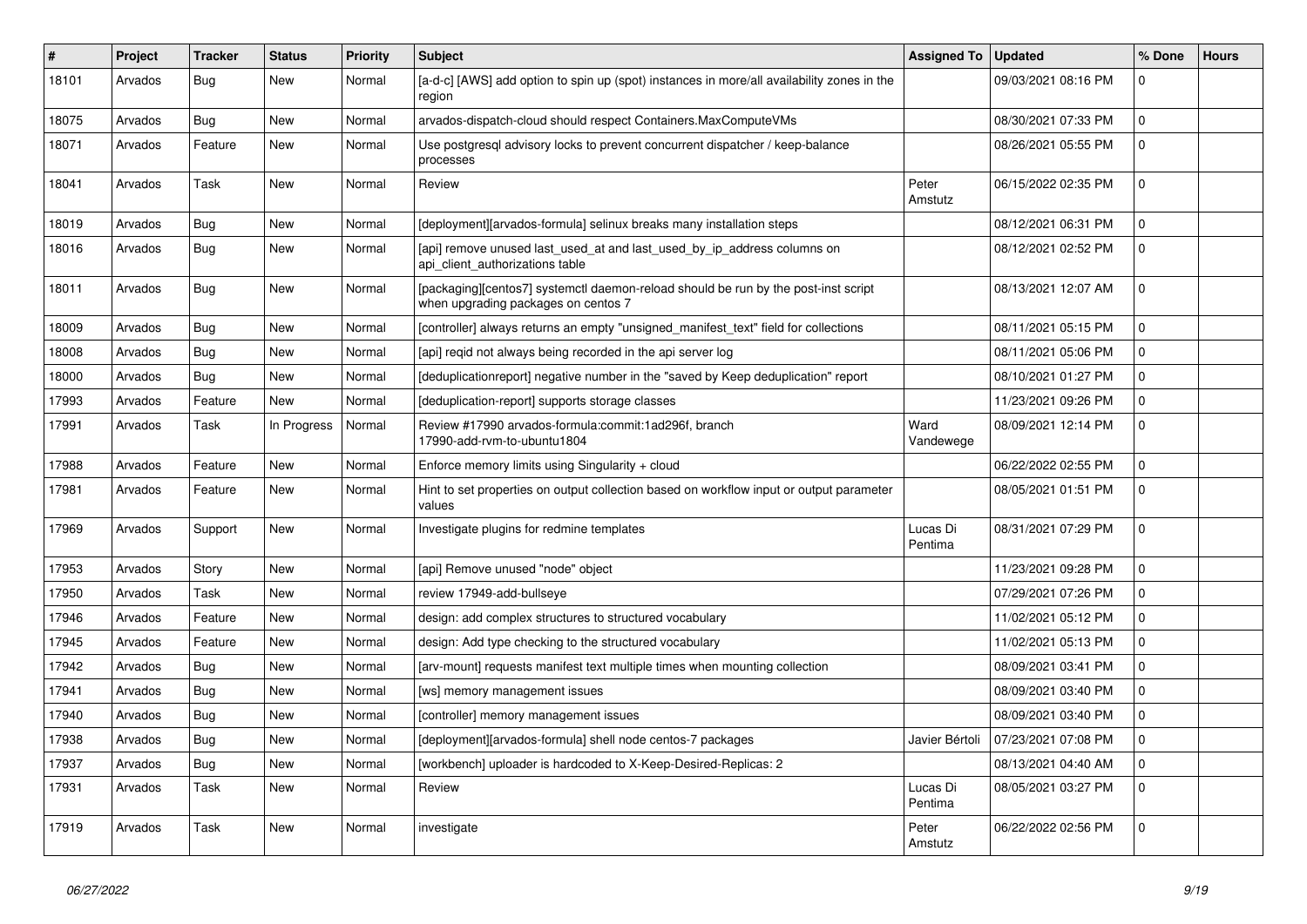| #     | Project | <b>Tracker</b> | <b>Status</b> | <b>Priority</b> | <b>Subject</b>                                                                                                                                | <b>Assigned To</b> | <b>Updated</b>      | % Done         | <b>Hours</b> |
|-------|---------|----------------|---------------|-----------------|-----------------------------------------------------------------------------------------------------------------------------------------------|--------------------|---------------------|----------------|--------------|
| 17918 | Arvados | Bug            | New           | Normal          | cwltool 'id' changes packing behavior                                                                                                         | Peter<br>Amstutz   | 06/22/2022 02:56 PM | $\mathbf 0$    |              |
| 17910 | Arvados | Task           | <b>New</b>    | Normal          | investigate                                                                                                                                   | Peter<br>Amstutz   | 01/19/2022 02:17 PM | $\Omega$       |              |
| 17909 | Arvados | Task           | <b>New</b>    | Normal          | investigate                                                                                                                                   | Peter<br>Amstutz   | 06/22/2022 02:56 PM | $\Omega$       |              |
| 17878 | Arvados | Bug            | <b>New</b>    | Normal          | [container shell] confusing error "channel 3: bad ext data" when forwarding tcp traffic<br>into a container with API: false                   |                    | 07/08/2021 05:21 PM | $\overline{0}$ |              |
| 17876 | Arvados | Task           | <b>New</b>    | Normal          | Review                                                                                                                                        | Ward<br>Vandewege  | 06/22/2022 02:56 PM | $\Omega$       |              |
| 17875 | Arvados | Task           | <b>New</b>    | Normal          | Review                                                                                                                                        | Peter<br>Amstutz   | 06/22/2022 02:56 PM | 0              |              |
| 17859 | Arvados | Bug            | <b>New</b>    | Normal          | When @AutoSetupNewUsers: true@ new users' username is added as email                                                                          |                    | 08/02/2021 12:23 PM | $\Omega$       |              |
| 17846 | Arvados | <b>Bug</b>     | <b>New</b>    | Normal          | [tutorial] inconsistencies/roadbumps                                                                                                          | Ward<br>Vandewege  | 06/22/2022 02:56 PM | $\Omega$       |              |
| 17845 | Arvados | Bug            | <b>New</b>    | Normal          | [tutorial] reuse is not working                                                                                                               |                    | 06/22/2022 02:56 PM | $\overline{0}$ |              |
| 17838 | Arvados | Feature        | <b>New</b>    | Normal          | Create filter group from advanced search                                                                                                      |                    | 08/05/2021 03:27 PM | $\mathbf 0$    |              |
| 17827 | Arvados | Feature        | <b>New</b>    | Normal          | [deployment][provision] rename the *_TAG variables to *_FORMULA_TAG                                                                           |                    | 06/21/2021 06:17 PM | $\mathbf 0$    |              |
| 17826 | Arvados | Feature        | <b>New</b>    | Normal          | Mark individual collections with permission to download through keep-web.                                                                     |                    | 08/10/2021 05:35 PM | $\Omega$       |              |
| 17814 | Arvados | Feature        | <b>New</b>    | Normal          | Send "invite" or "friend request" to connect with other users                                                                                 |                    | 08/06/2021 09:51 PM | $\Omega$       |              |
| 17807 | Arvados | Feature        | <b>New</b>    | Normal          | keep-web supports login flow                                                                                                                  |                    | 06/22/2022 03:32 PM | $\Omega$       |              |
| 17805 | Arvados | Feature        | In Progress   | Normal          | [fuse] access containers and container requests through by id directory in sitefs                                                             | Tom Clegg          | 12/08/2021 07:44 PM | $\Omega$       |              |
| 17786 | Arvados | Bug            | <b>New</b>    | Normal          | [deployment][webshell][shellinabox] centos 7's shellinabox is not pam-enabled                                                                 |                    | 07/09/2021 07:29 PM | $\Omega$       |              |
| 17780 | Arvados | Bug            | <b>New</b>    | Normal          | [a-d-c] when toggling UsePreemptibleInstances, existing containers that are runnable<br>generate lots of errors                               |                    | 07/06/2021 09:07 PM | $\mathbf 0$    |              |
| 17775 | Arvados | Bug            | <b>New</b>    | Normal          | [a-d-c] the user should be able to see when preemptible nodes get shut down and the<br>running container requeued                             |                    | 12/14/2021 09:01 PM | $\Omega$       |              |
| 17773 | Arvados | Feature        | <b>New</b>    | Normal          | support token OIDC token introspection                                                                                                        |                    | 06/08/2021 05:21 PM | $\mathbf{0}$   |              |
| 17772 | Arvados | Feature        | New           | Normal          | use subject identifier (username etc) in "identity_url" instead of "email" for login                                                          |                    | 01/31/2022 04:22 PM | $\mathbf 0$    |              |
| 17771 | Arvados | Bug            | <b>New</b>    | Normal          | [a-d-c] when a cluster supports preemptible nodes, there should be a knob to allow the<br>user to choose the use of preemptible nodes, or not |                    | 07/06/2021 09:08 PM | $\Omega$       |              |
| 17768 | Arvados | Feature        | <b>New</b>    | Normal          | Special file/path in collection that indicates a folder shouldn't be expanded by default                                                      |                    | 06/07/2021 02:45 PM | $\overline{0}$ |              |
| 17764 | Arvados | Bug            | <b>New</b>    | Normal          | [arv-put] progress update does not refresh frequently enough                                                                                  |                    | 07/06/2021 09:08 PM | $\Omega$       |              |
| 17759 | Arvados | Bug            | <b>New</b>    | Normal          | [Keep] azure blob driver 404 errors are weird                                                                                                 |                    | 07/06/2021 09:08 PM | $\Omega$       |              |
| 17751 | Arvados | Feature        | <b>New</b>    | Normal          | [arvados-dispatch-cloud] expose rate-limiting condition in metrics                                                                            | Nico César         | 06/02/2021 08:02 PM | $\mathbf 0$    |              |
| 17746 | Arvados | <b>Bug</b>     | <b>New</b>    | Normal          | Long lines in the WB2 logs are wrapped messing up the viewport                                                                                |                    | 06/01/2021 09:50 PM | $\mathbf 0$    |              |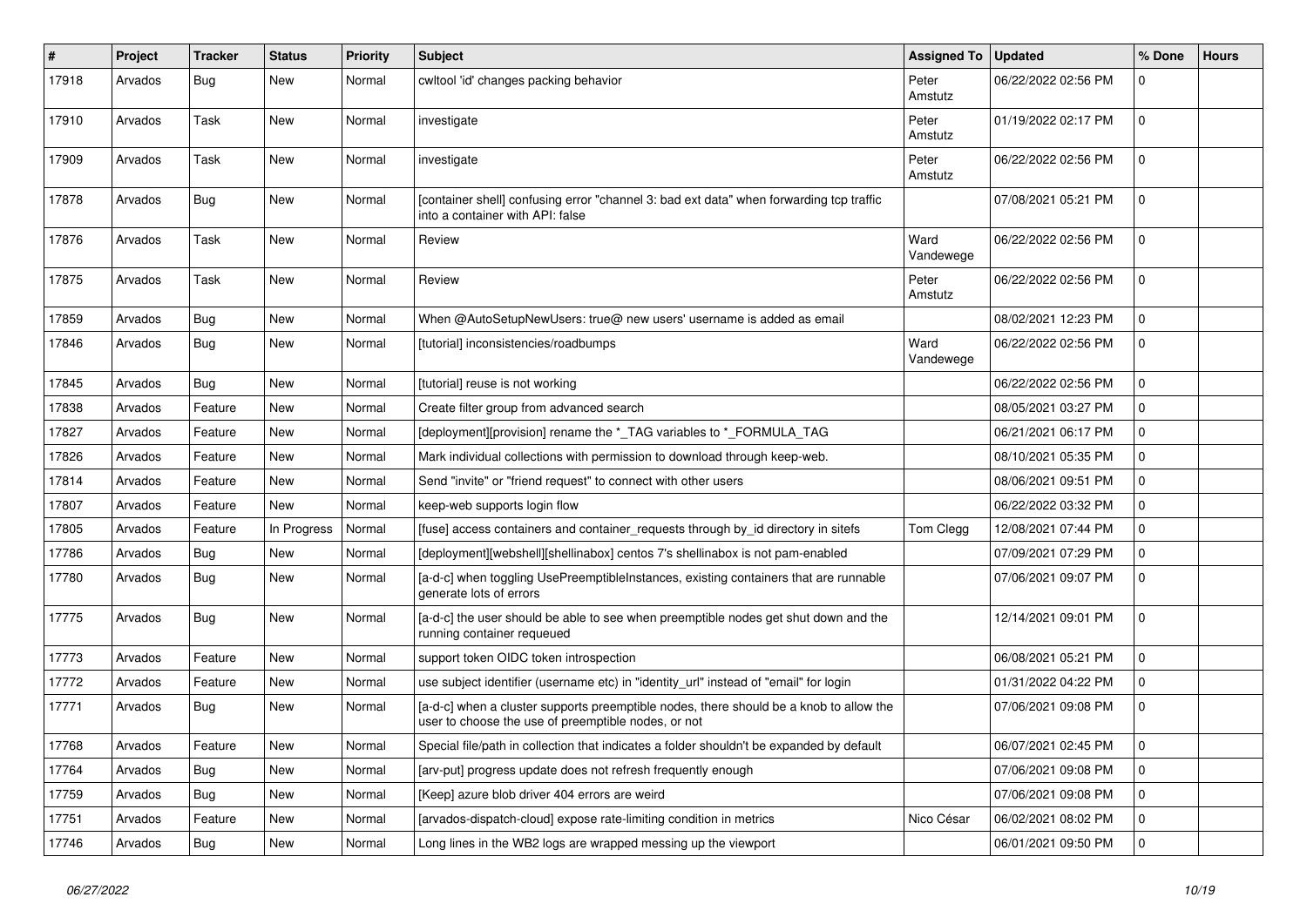| ∦     | Project | <b>Tracker</b> | <b>Status</b> | <b>Priority</b> | <b>Subject</b>                                                                                                                   | <b>Assigned To</b> | <b>Updated</b>      | % Done         | <b>Hours</b> |
|-------|---------|----------------|---------------|-----------------|----------------------------------------------------------------------------------------------------------------------------------|--------------------|---------------------|----------------|--------------|
| 17745 | Arvados | Bug            | <b>New</b>    | Normal          | [config] arvados-server config-dump with ec2 driver has confusing output                                                         |                    | 07/06/2021 09:08 PM | $\Omega$       |              |
| 17741 | Arvados | Bug            | <b>New</b>    | Normal          | Golang SDK CollectionFileSystem uses time.Now() as default Last-Modified for all<br>collections identified by portable data hash |                    | 06/04/2021 03:30 PM | $\mathbf 0$    |              |
| 17718 | Arvados | Story          | <b>New</b>    | Normal          | Standalone JWT token support for OIDC                                                                                            |                    | 06/08/2021 05:21 PM | $\Omega$       |              |
| 17699 | Arvados | Story          | In Progress   | Normal          | Design new keepstore internal architecture that supports efficient streaming & range<br>requests                                 | Tom Clegg          | 09/28/2021 07:41 PM | $\mathbf 0$    |              |
| 17695 | Arvados | Feature        | In Progress   | Normal          | [costanalyzer] make an accurate report for spot instances on AWS                                                                 |                    | 09/22/2021 08:47 PM | 0              |              |
| 17694 | Arvados | Feature        | <b>New</b>    | Normal          | [Keep][keep-web] improve observability of buffer cache                                                                           |                    | 05/18/2021 08:32 PM | $\mathbf 0$    |              |
| 17693 | Arvados | Feature        | <b>New</b>    | Normal          | [keep-web] Improve cache efficiency for a mix of fast and slow clients                                                           |                    | 05/18/2021 08:20 PM | $\Omega$       |              |
| 17684 | Arvados | Feature        | <b>New</b>    | Normal          | [deployment][arvados-formula] add sudo examples to use arvados as a pam source for<br>shell nodes                                |                    | 07/06/2021 09:11 PM | $\mathbf 0$    |              |
| 17681 | Arvados | Bug            | <b>New</b>    | Normal          | [controller] seems to have a really long timeout for its db connection                                                           |                    | 06/08/2021 05:52 PM | $\Omega$       |              |
| 17674 | Arvados | Bug            | <b>New</b>    | Normal          | add profiling infrastructure to Rails API server                                                                                 |                    | 06/08/2021 05:53 PM | $\Omega$       |              |
| 17669 | Arvados | Task           | In Progress   | Normal          | Review                                                                                                                           | Tom Clegg          | 12/07/2021 12:47 AM | $\Omega$       |              |
| 17660 | Arvados | Task           | In Progress   | Normal          | Review 17209-http-forward                                                                                                        | Ward<br>Vandewege  | 05/11/2021 07:10 PM | $\Omega$       |              |
| 17628 | Arvados | Task           | In Progress   | Normal          | 15. push arvbox-demo image                                                                                                       |                    | 06/09/2021 03:47 PM | $\Omega$       |              |
| 17613 | Arvados | Feature        | <b>New</b>    | Normal          | "created_by_uuid" field                                                                                                          |                    | 05/05/2021 03:49 PM | $\Omega$       |              |
| 17597 | Arvados | Bug            | New           | Normal          | [keep-web] Improve error response when AnonymousUserToken not configured and no<br>token provided by client                      |                    | 04/28/2021 06:24 PM | $\mathbf 0$    |              |
| 17586 | Arvados | Feature        | <b>New</b>    | Normal          | Merge collections                                                                                                                |                    | 04/26/2021 02:32 PM | $\mathbf 0$    |              |
| 17584 | Arvados | Bug            | <b>New</b>    | Normal          | Permission dialog should indicate that permissions are inherited                                                                 |                    | 04/26/2021 02:11 PM | $\mathbf 0$    |              |
| 17581 | Arvados | Feature        | <b>New</b>    | Normal          | Improvement: hierarchy in workflow selection in WB2                                                                              |                    | 04/23/2021 01:56 PM | $\Omega$       |              |
| 17580 | Arvados | Bug            | <b>New</b>    | Normal          | multi-select for inputs in workflow doesn't work anymore                                                                         |                    | 04/23/2021 01:55 PM | $\mathbf 0$    |              |
| 17578 | Arvados | Bug            | <b>New</b>    | Normal          | Global search results presentation in WB2                                                                                        |                    | 04/23/2021 01:51 PM | $\Omega$       |              |
| 17577 | Arvados | Bug            | <b>New</b>    | Normal          | Current description not shown under Edit Project                                                                                 |                    | 04/22/2021 06:55 AM | $\mathbf 0$    |              |
| 17576 | Arvados | Bug            | <b>New</b>    | Normal          | Copy collection link includes style                                                                                              |                    | 04/22/2021 06:54 AM | $\overline{0}$ |              |
| 17575 | Arvados | Bug            | <b>New</b>    | Normal          | "Shared with me" Tree keeps expanding even if I closed it intentionally                                                          |                    | 04/22/2021 06:51 AM | $\mathbf 0$    |              |
| 17561 | Arvados | Bug            | <b>New</b>    | Normal          | [arvados-dispatch-cloud] inst.SetTags() and inst.Destroy() should respect rate-limiting<br>responses from cloud provider         |                    | 06/02/2021 08:02 PM | $\Omega$       |              |
| 17557 | Arvados | Task           | New           | Normal          | Review                                                                                                                           |                    | 07/07/2021 06:59 PM | 0              |              |
| 17556 | Arvados | Task           | In Progress   | Normal          | Review 16997-sort-config-for-diff                                                                                                | Tom Clegg          | 04/28/2021 03:32 PM | 0              |              |
| 17555 | Arvados | Task           | In Progress   | Normal          | Review<br>16971-Issues-with-Project-and-Collection-name-description-not-being-saved-shown                                        | Daniel Kutyła      | 06/24/2021 08:21 PM | $\mathbf 0$    |              |
| 17554 | Arvados | Task           | New           | Normal          | Review                                                                                                                           |                    | 07/07/2021 06:59 PM | l 0            |              |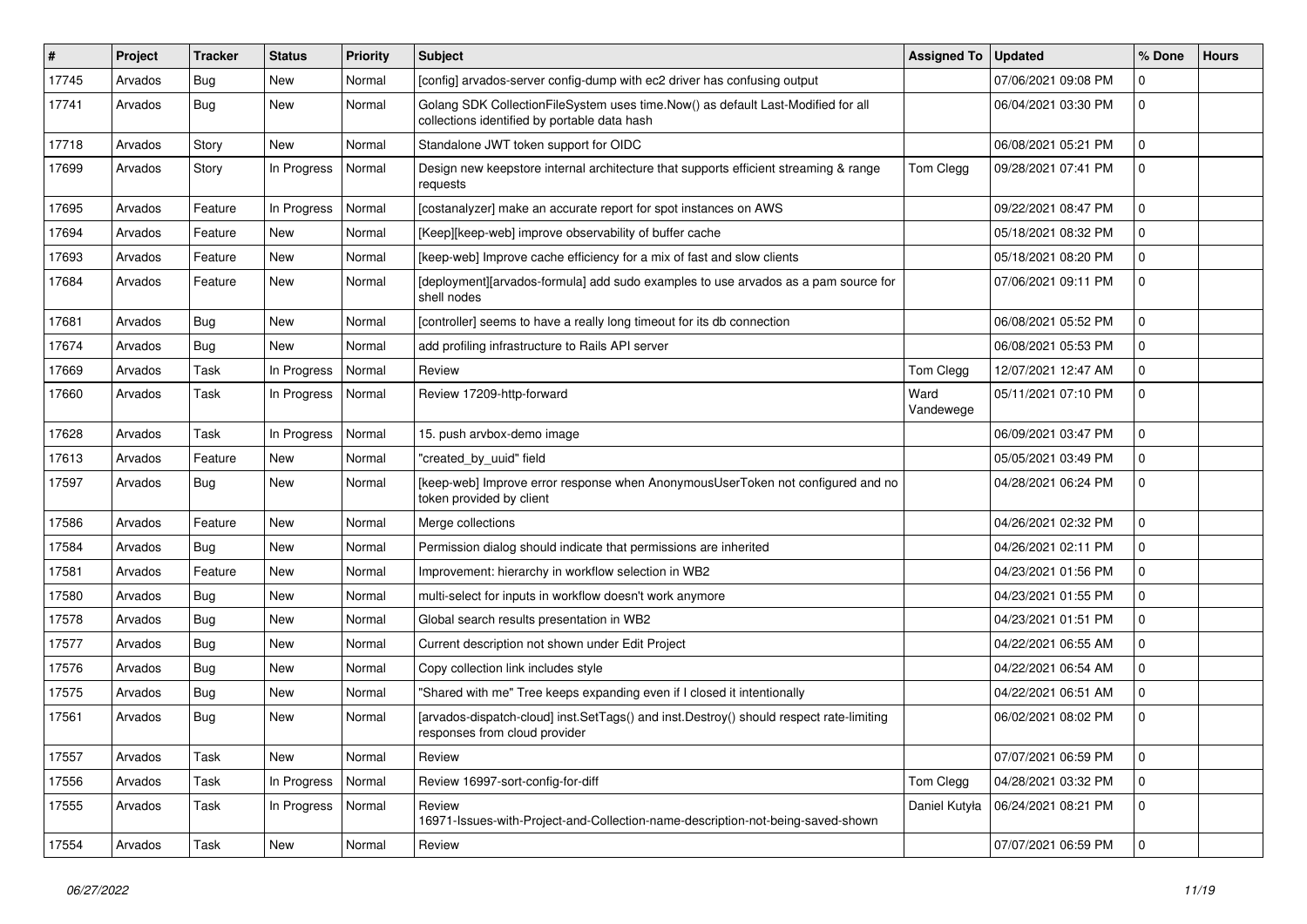| #     | Project | <b>Tracker</b> | <b>Status</b> | <b>Priority</b> | <b>Subject</b>                                                                                                         | Assigned To   Updated |                                     | % Done         | <b>Hours</b> |
|-------|---------|----------------|---------------|-----------------|------------------------------------------------------------------------------------------------------------------------|-----------------------|-------------------------------------|----------------|--------------|
| 17536 | Arvados | Task           | <b>New</b>    | Normal          | Review                                                                                                                 | Peter<br>Amstutz      | 04/28/2021 03:55 PM                 | $\Omega$       |              |
| 17520 | Arvados | Feature        | <b>New</b>    | Normal          | Option to delete a container and all associated child containers, logs and outputs.                                    |                       | 04/07/2021 03:17 PM                 | 0              |              |
| 17510 | Arvados | Feature        | New           | Normal          | Create filter group based on an advanced search query in the UI                                                        |                       | 09/10/2021 01:33 PM                 | $\Omega$       |              |
| 17502 | Arvados | Task           | In Progress   | Normal          | need help finding docker contain to run correct java version for PharmCAT                                              | Ward<br>Vandewege     | 04/02/2021 01:51 PM                 | $\mathbf 0$    |              |
| 17494 | Arvados | Bug            | <b>New</b>    | Normal          | Still updating users from login cluster when nothing changed                                                           |                       | 03/22/2021 04:00 PM                 | $\Omega$       |              |
| 17490 | Arvados | Feature        | <b>New</b>    | Normal          | [workbench2] make filter groups creatable/editable                                                                     |                       | 07/06/2021 09:08 PM                 | $\mathbf 0$    |              |
| 17483 | Arvados | Task           | <b>New</b>    | Normal          | Review                                                                                                                 |                       | 04/14/2021 07:47 PM                 | $\Omega$       |              |
| 17478 | Arvados | Story          | <b>New</b>    | Normal          | Port Rails controller and integration tests for Groups to controller                                                   |                       | 06/08/2021 05:55 PM                 | $\mathbf 0$    |              |
| 17477 | Arvados | Task           | <b>New</b>    | Normal          | document arv-bash                                                                                                      |                       | 03/17/2021 02:47 PM                 | $\overline{0}$ |              |
| 17472 | Arvados | Story          | In Progress   | Normal          | Architecture for displaying container metrics in workbench                                                             | Tom Clegg             | 12/16/2021 04:29 PM                 | $\Omega$       |              |
| 17468 | Arvados | Feature        | <b>New</b>    | Normal          | [controller] Skip repetitive OIDC UserInfo calls if access token validates as an ID token                              |                       | 07/06/2021 09:11 PM                 | $\mathbf 0$    |              |
| 17461 | Arvados | Feature        | New           | Normal          | Flag to make turn file format mismatches from an error to a warning                                                    | Jiayong Li            | 04/14/2021 07:47 PM                 | $\mathbf 0$    |              |
| 17459 | Arvados | Task           | <b>New</b>    | Normal          | Review                                                                                                                 | Peter<br>Amstutz      | 02/23/2022 03:13 PM                 | $\Omega$       |              |
| 17456 | Arvados | Task           | <b>New</b>    | Normal          | Review                                                                                                                 | Peter<br>Amstutz      | 05/04/2022 03:19 PM                 | $\mathbf 0$    |              |
| 17434 | Arvados | Bug            | <b>New</b>    | High            | project not shown in hierarchy on the left of wb2                                                                      |                       | 03/15/2021 02:35 PM                 | $\overline{0}$ |              |
| 17433 | Arvados | Bug            | <b>New</b>    | Normal          | Long picklists hide typing field in WB2                                                                                |                       | 03/01/2021 09:06 PM                 | $\mathbf 0$    |              |
| 17428 | Arvados | Bug            | <b>New</b>    | Normal          | [deployment] arvados-api-server fails to re-install/upgrade if the postgresql-client and<br>the server versions differ |                       | 07/06/2021 09:08 PM                 | $\mathbf 0$    |              |
| 17424 | Arvados | Bug            | <b>New</b>    | Normal          | [API] group contents endpoint edge cases with filter on uuid                                                           |                       | 03/08/2021 08:48 PM                 | $\overline{0}$ |              |
| 17420 | Arvados | Support        | <b>New</b>    | Normal          | Review Lon's cwltool PR                                                                                                | Peter<br>Amstutz      | 09/15/2021 03:16 PM                 | $\mathbf 0$    |              |
| 17413 | Arvados | Bug            | <b>New</b>    | Normal          | [arv-mount] Exit (instead of undefined behavior) after unhandled exception                                             |                       | 07/06/2021 09:08 PM                 | $\mathbf 0$    |              |
| 17412 | Arvados | Task           | <b>New</b>    | Normal          | Review                                                                                                                 | Peter<br>Amstutz      | 05/26/2021 04:42 PM                 | $\mathbf 0$    |              |
| 17410 | Arvados | Task           | <b>New</b>    | Normal          | Review                                                                                                                 | Peter<br>Amstutz      | 03/03/2021 06:51 PM                 | $\Omega$       |              |
| 17403 | Arvados | Task           | In Progress   | Normal          | Review 17337-files-not-visible-in-arvados                                                                              |                       | Daniel Kutyła   03/31/2021 03:23 PM |                |              |
| 17401 | Arvados | Feature        | New           | Normal          | VS code plugin for Arvados                                                                                             |                       | 02/18/2021 04:27 PM                 | l 0            |              |
| 17396 | Arvados | <b>Bug</b>     | New           | High            | Favorites copy dialog further issues                                                                                   |                       | 02/16/2021 10:31 PM                 | 0              |              |
| 17381 | Arvados | Bug            | New           | Normal          | [playground] [wb2] add a redirect                                                                                      |                       | 02/12/2021 04:34 PM                 | 0              |              |
| 17368 | Arvados | Task           | Feedback      | Normal          | 10. Deploy RC to su92l                                                                                                 | Peter<br>Amstutz      | 03/03/2021 06:03 PM                 | l 0            |              |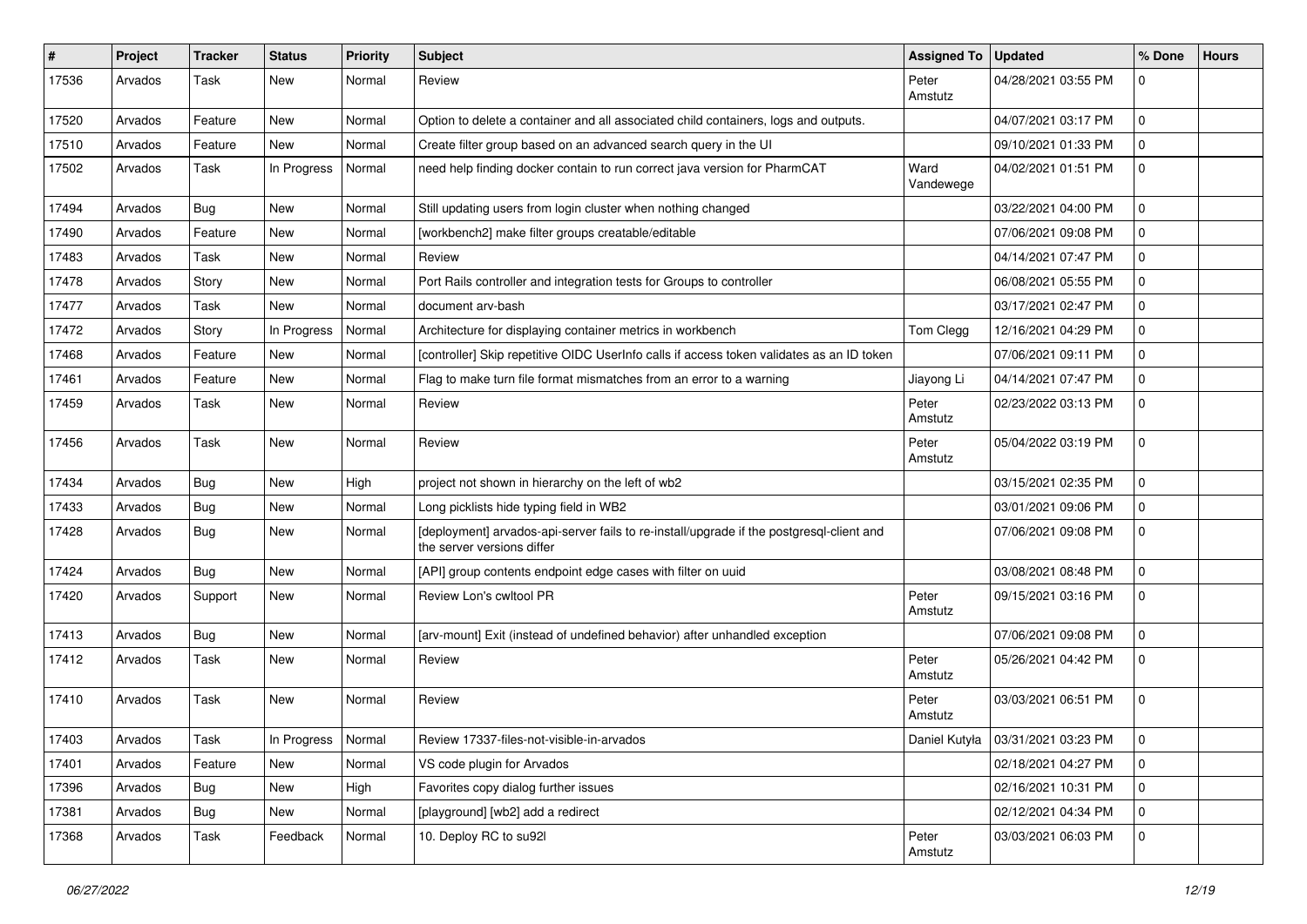| $\sharp$ | Project | <b>Tracker</b> | <b>Status</b> | <b>Priority</b> | Subject                                                                                                                             | Assigned To   Updated |                     | % Done         | <b>Hours</b> |
|----------|---------|----------------|---------------|-----------------|-------------------------------------------------------------------------------------------------------------------------------------|-----------------------|---------------------|----------------|--------------|
| 17358    | Arvados | Bug            | New           | Normal          | [wb2] mis-placed label?                                                                                                             |                       | 07/06/2021 09:08 PM | $\Omega$       |              |
| 17357    | Arvados | Bug            | <b>New</b>    | Normal          | [wb2] ssh keys for admin user list all of them (in the user tab)                                                                    |                       | 07/06/2021 09:08 PM | $\Omega$       |              |
| 17354    | Arvados | Feature        | New           | Normal          | Be able to inject additional documentation text into WebDAV/s3 info dialog                                                          |                       | 02/09/2021 03:51 PM | $\overline{0}$ |              |
| 17348    | Arvados | Story          | New           | Normal          | Example workflow template which streams data from S3 in first step, does some<br>computation steps, and uploads results back to S3. |                       | 02/05/2021 06:02 PM | $\mathbf 0$    |              |
| 17347    | Arvados | Bug            | New           | Normal          | crunch-run --list fatal error out of memory                                                                                         |                       | 02/05/2021 05:22 PM | 0              |              |
| 17345    | Arvados | Bug            | New           | Normal          | [boot] handle dependency upgrades better in "arvados-package build"                                                                 |                       | 07/06/2021 09:12 PM | $\Omega$       |              |
| 17344    | Arvados | Story          | New           | Normal          | [boot] Make arvados-server-easy package suitable for demo use case                                                                  | Tom Clegg             | 07/06/2021 09:12 PM | $\mathbf 0$    |              |
| 17327    | Arvados | Feature        | New           | Normal          | Go codegen for reading/writing CWL                                                                                                  | Nico César            | 03/03/2021 06:51 PM | $\mathbf 0$    |              |
| 17326    | Arvados | Task           | New           | Normal          | Review                                                                                                                              | Lucas Di<br>Pentima   | 03/17/2021 03:55 PM | $\mathbf 0$    |              |
| 17320    | Arvados | Support        | New           | Normal          | Explain what additonal configuration is needed for provision.sh to go to production                                                 | Peter<br>Amstutz      | 05/26/2021 04:42 PM | $\overline{0}$ |              |
| 17314    | Arvados | Bug            | New           | Normal          | [API] [controller] [Workbench] 404 on foreign user UUID in admin interface                                                          |                       | 07/06/2021 09:08 PM | 0              |              |
| 17313    | Arvados | Feature        | New           | Normal          | [Documentation] improve federation documentation                                                                                    | Ward<br>Vandewege     | 03/17/2021 03:55 PM | $\mathbf 0$    |              |
| 17310    | Arvados | Feature        | New           | Normal          | SAML support                                                                                                                        |                       | 02/01/2021 06:49 PM | $\mathbf 0$    |              |
| 17309    | Arvados | Feature        | <b>New</b>    | Normal          | Keep "Shared with me" collapsed unless opened manually                                                                              |                       | 02/01/2021 04:58 PM | $\Omega$       |              |
| 17304    | Arvados | Feature        | New           | Normal          | Allow setting properties on processes                                                                                               |                       | 01/29/2021 04:59 PM | 0              |              |
| 17303    | Arvados | Feature        | New           | Normal          | List properties and allow filtering by them in the project listings                                                                 |                       | 01/29/2021 04:57 PM | $\mathbf 0$    |              |
| 17300    | Arvados | Bug            | New           | High            | array of array of File causes 'NoneType' object has no attribute 'resolved'                                                         |                       | 01/29/2021 02:19 PM | 0              |              |
| 17292    | Arvados | Feature        | New           | Normal          | Merging collections feature                                                                                                         |                       | 01/25/2021 05:00 PM | $\Omega$       |              |
| 17291    | Arvados | Bug            | New           | Normal          | Copy selected to collection issue                                                                                                   |                       | 01/25/2021 04:59 PM | $\Omega$       |              |
| 17287    | Arvados | Story          | In Progress   | Normal          | Ruby 2.5 will be EOLed soon, make sure to be ready for 2.6                                                                          |                       | 08/30/2021 06:12 PM | $\mathbf 0$    |              |
| 17283    | Arvados | Task           | New           | Normal          | Review                                                                                                                              | Ward<br>Vandewege     | 03/04/2021 08:13 PM | $\Omega$       |              |
| 17277    | Arvados | Task           | New           | Normal          | Make sure machine is configured to respond for that virtual host                                                                    | Ward<br>Vandewege     | 02/24/2021 07:45 PM | 0              |              |
| 17275    | Arvados | Bug            | <b>New</b>    | Normal          | Move Go Arvados RPC module into Go SDK & migrate to new API                                                                         |                       | 01/20/2021 04:36 PM | $\mathbf 0$    |              |
| 17274    | Arvados | Story          | New           | Normal          | Add "viewer.commonwl.org" DNS alias                                                                                                 | Peter<br>Amstutz      | 02/24/2021 07:45 PM | $\overline{0}$ |              |
| 17272    | Arvados | Story          | New           | Normal          | Doc site feedback                                                                                                                   |                       | 01/20/2021 04:44 PM | 0              |              |
| 17261    | Arvados | Feature        | New           | Normal          | Determine ownership of objects within wb2                                                                                           |                       | 01/19/2021 06:29 PM | 0              |              |
| 17251    | Arvados | Feature        | New           | Normal          | Investigate mypyc for arvados-cwl-runner                                                                                            |                       | 01/08/2021 03:56 PM | 0              |              |
| 17244    | Arvados | Bug            | New           | Normal          | Make sure cgroupsV2 works with Arvados                                                                                              |                       | 01/19/2021 06:43 PM | 0              |              |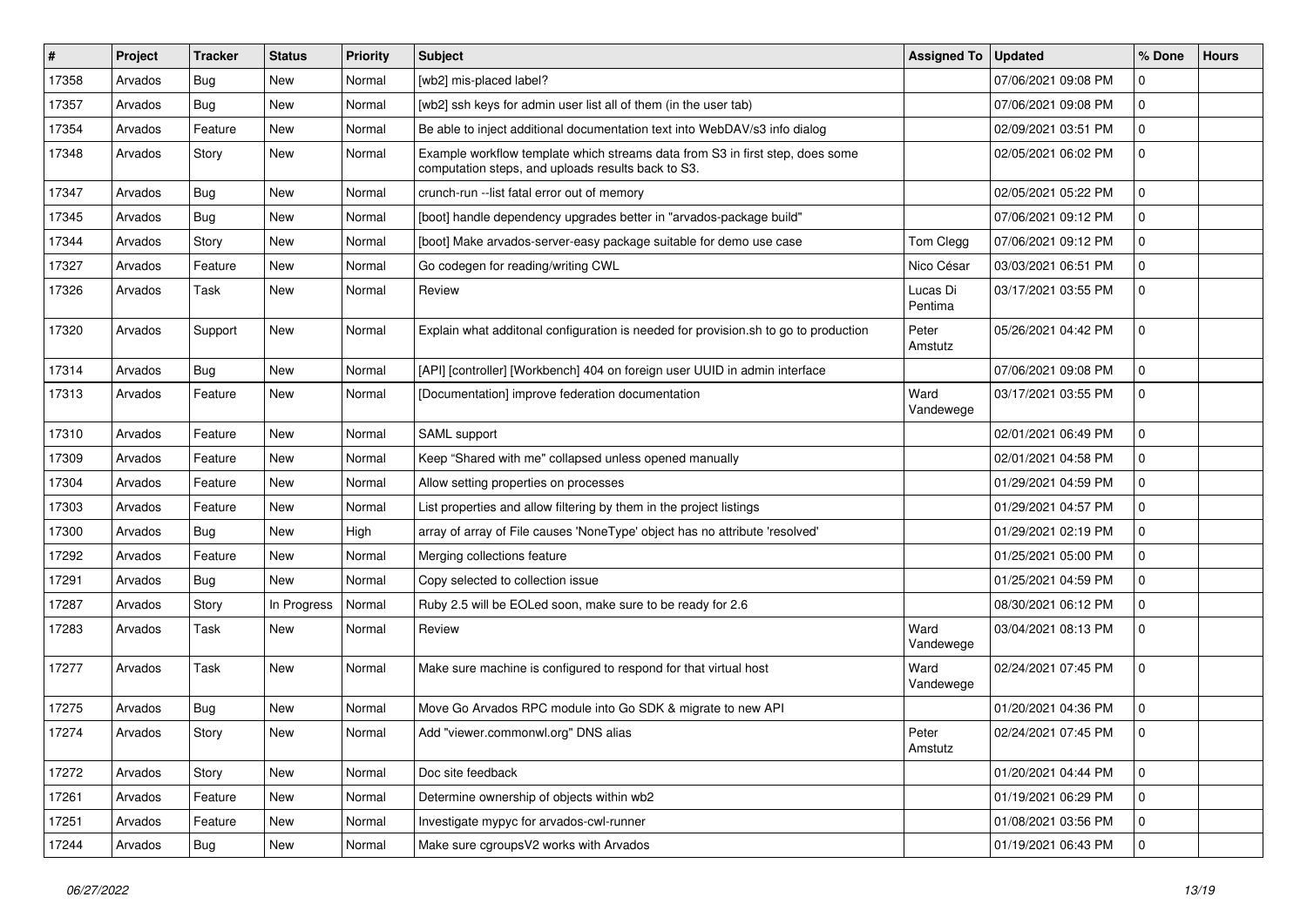| $\vert$ # | Project | <b>Tracker</b> | <b>Status</b> | <b>Priority</b> | Subject                                                                                                          | <b>Assigned To</b>  | <b>Updated</b>      | % Done      | <b>Hours</b> |
|-----------|---------|----------------|---------------|-----------------|------------------------------------------------------------------------------------------------------------------|---------------------|---------------------|-------------|--------------|
| 17232     | Arvados | Support        | New           | Normal          | add example of readRDS() to arvadosR help                                                                        |                     | 11/09/2021 07:58 PM | $\mathbf 0$ |              |
| 17214     | Arvados | Story          | <b>New</b>    | Normal          | Investigate using tracing                                                                                        |                     | 01/19/2021 06:30 PM | $\mathbf 0$ |              |
| 17209     | Arvados | Feature        | In Progress   | Normal          | Controller forwards web requests to crunch worker nodes                                                          | Tom Clegg           | 05/11/2021 07:10 PM | $\mathbf 0$ |              |
| 17206     | Arvados | Feature        | New           | Normal          | crunch-run reverse proxies HTTP requests to container                                                            |                     | 01/19/2021 07:00 PM | $\mathbf 0$ |              |
| 17194     | Arvados | Feature        | <b>New</b>    | Normal          | support Amazon Linux                                                                                             |                     | 12/04/2020 07:54 PM | $\mathbf 0$ |              |
| 17186     | Arvados | Bug            | New           | Normal          | [dispatch] broken node logs should also be copied to a-d-c logs                                                  |                     | 12/02/2020 05:49 PM | $\mathbf 0$ |              |
| 17185     | Arvados | Feature        | <b>New</b>    | Normal          | [adc] add broken node metrics                                                                                    | Tom Clegg           | 04/28/2021 01:37 PM | $\mathbf 0$ |              |
| 17181     | Arvados | Task           | New           | Normal          | Talk to Michael                                                                                                  |                     | 12/15/2020 06:20 PM | $\mathbf 0$ |              |
| 17178     | Arvados | Feature        | <b>New</b>    | Normal          | Render live graphs of container crunchstat in wb2                                                                |                     | 01/18/2022 09:46 PM | $\mathbf 0$ |              |
| 17174     | Arvados | Feature        | <b>New</b>    | Normal          | Menu item ordering                                                                                               |                     | 12/01/2020 09:29 PM | 0           |              |
| 17172     | Arvados | Feature        | New           | Normal          | Stale-while-revalidate caching strategy for requests                                                             |                     | 12/01/2020 07:04 PM | $\mathbf 0$ |              |
| 17168     | Arvados | Bug            | In Progress   | Normal          | Add some basic documentation about wb2 to user guide                                                             | Sarah<br>Zaranek    | 11/30/2020 09:28 PM | $\mathbf 0$ |              |
| 17166     | Arvados | Support        | Feedback      | Normal          | Set up CWL project jenkins server                                                                                |                     | 12/15/2020 06:20 PM | $\mathbf 0$ |              |
| 17160     | Arvados | Bug            | <b>New</b>    | Normal          | [packaging] upgrade run_upload_packages.py to use twine for upload to PyPI                                       |                     | 11/23/2020 04:28 PM | $\mathbf 0$ |              |
| 17159     | Arvados | Bug            | New           | Normal          | [build] make build-packages-python-ruby run on a Jenkins satellite                                               |                     | 11/23/2020 04:25 PM | $\mathbf 0$ |              |
| 17158     | Arvados | Bug            | New           | Normal          | Cannot execute a registered CommandLineTool, only Workflow                                                       |                     | 11/23/2020 04:20 PM | $\mathbf 0$ |              |
| 17157     | Arvados | Bug            | <b>New</b>    | Normal          | Workbench should have all collection updates result in new versions                                              |                     | 11/23/2020 04:22 PM | $\mathbf 0$ |              |
| 17153     | Arvados | Bug            | New           | Normal          | Displays "Your project is empty." instead of "Nothing matched the search" when a<br>search doesn't find anything |                     | 11/19/2020 08:16 PM | $\mathbf 0$ |              |
| 17149     | Arvados | Feature        | <b>New</b>    | Normal          | Checkpoint / snapshot to support migrating tasks when more memory is needed                                      |                     | 11/19/2020 10:42 AM | $\mathbf 0$ |              |
| 17148     | Arvados | Feature        | New           | Normal          | add logging middleware to lib/cmd                                                                                |                     | 06/07/2021 02:42 PM | $\mathbf 0$ |              |
| 17116     | Arvados | Story          | New           | Normal          | Consider excluding api_client_authorization from audit logs by default.                                          |                     | 11/16/2020 04:23 PM | $\mathbf 0$ |              |
| 17112     | Arvados | Feature        | New           | Normal          | Store unsigned collection manifests in keep                                                                      |                     | 11/13/2020 10:40 PM | $\mathbf 0$ |              |
| 17110     | Arvados | Feature        | New           | Normal          | Container reuse on sub-workflows and chunks of scatter inputs                                                    |                     | 11/13/2020 03:54 PM | $\mathbf 0$ |              |
| 17104     | Arvados | Feature        | <b>New</b>    | Normal          | Feature to toggle "detailed rows" in project view                                                                |                     | 11/30/2020 05:42 PM | $\mathbf 0$ |              |
| 17100     | Arvados | Feature        | New           | Normal          | Audit logs should include current/logged in user                                                                 |                     | 11/09/2020 04:37 PM | $\mathbf 0$ |              |
| 17089     | Arvados | Task           | <b>New</b>    | Normal          | Review                                                                                                           | Lucas Di<br>Pentima | 02/02/2021 06:32 PM | $\mathbf 0$ |              |
| 17074     | Arvados | Bug            | New           | Normal          | Use count=none & keyset paging                                                                                   |                     | 11/03/2020 09:15 PM | $\mathbf 0$ |              |
| 17073     | Arvados | Bug            | New           | Normal          | Permission links originating from users should only update that user                                             | Peter<br>Amstutz    | 02/02/2021 06:32 PM | $\mathbf 0$ |              |
| 17070     | Arvados | Feature        | New           | Normal          | [packaging][centos] build packages for centos8                                                                   |                     | 07/06/2021 09:12 PM | 0           |              |
| 17054     | Arvados | Feature        | In Progress   | Normal          | Custom naming for scatter steps                                                                                  |                     | 05/04/2022 03:19 PM | 0           |              |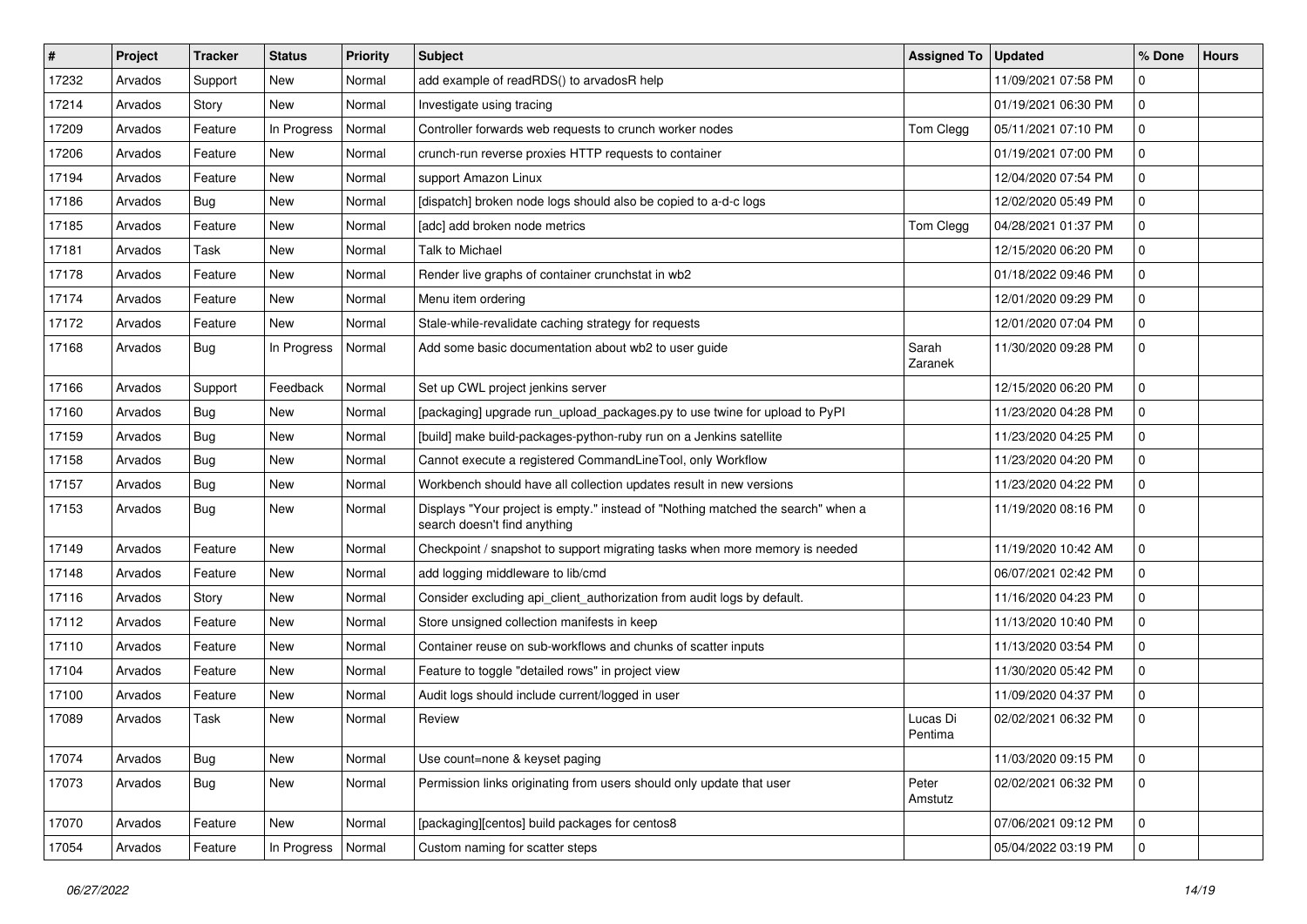| #     | Project | <b>Tracker</b> | <b>Status</b> | <b>Priority</b> | <b>Subject</b>                                                                                                | <b>Assigned To</b> | <b>Updated</b>      | % Done              | <b>Hours</b> |
|-------|---------|----------------|---------------|-----------------|---------------------------------------------------------------------------------------------------------------|--------------------|---------------------|---------------------|--------------|
| 17052 | Arvados | Bug            | In Progress   | Normal          | arvados-server replaces run_test_services.py                                                                  |                    | 10/28/2020 04:37 PM | $\mathbf 0$         |              |
| 17041 | Arvados | <b>Bug</b>     | <b>New</b>    | Normal          | Upload doesn't work on arvbox-demo                                                                            |                    | 10/22/2020 08:05 PM | 0                   |              |
| 17038 | Arvados | Feature        | New           | Normal          | [controller] Option to request additional scopes, and verify additional claims, during<br>OpenID Connect auth |                    | 05/19/2021 09:04 PM | $\mathbf 0$         |              |
| 17037 | Arvados | Feature        | <b>New</b>    | Normal          | [controller] Improve use of given_name/family_name fields for generic OpenID Connect<br>providers             |                    | 10/21/2020 05:33 PM | $\mathbf 0$         |              |
| 17005 | Arvados | Bug            | <b>New</b>    | Normal          | CWL v1.2 Conformance test 83 failed twice on the new Arvados Playground                                       |                    | 10/14/2020 04:19 PM | $\mathbf 0$         |              |
| 16975 | Arvados | Feature        | New           | Normal          | Direct navigation to federated objects                                                                        |                    | 11/03/2020 08:50 PM | 0                   |              |
| 16973 | Arvados | Bug            | <b>New</b>    | Normal          | No "disable re-use" option when running a newly registered workflow                                           |                    | 10/07/2020 06:46 PM | $\mathbf 0$         |              |
| 16972 | Arvados | <b>Bug</b>     | <b>New</b>    | Normal          | Container request page doesn't refresh                                                                        |                    | 10/07/2020 06:33 PM | 0                   |              |
| 16970 | Arvados | Bug            | New           | Normal          | 'Shared" option in sharing dialog is confusing                                                                |                    | 10/07/2020 06:30 PM | 0                   |              |
| 16964 | Arvados | Task           | New           | Normal          | Review                                                                                                        | Peter<br>Amstutz   | 07/15/2021 06:55 PM | 0                   |              |
| 16933 | Arvados | Bug            | New           | Normal          | [login federation] post-trashing collection UX bug                                                            |                    | 09/30/2020 04:49 PM | 0                   |              |
| 16932 | Arvados | Bug            | <b>New</b>    | Normal          | [login federation] trashing collections: snackbar issues                                                      |                    | 10/02/2020 03:31 PM | $\mathbf 0$         |              |
| 16931 | Arvados | Bug            | New           | Normal          | [login federation] Not Found modal when looking at trashed collection                                         |                    | 09/30/2020 04:39 PM | 0                   |              |
| 16888 | Arvados | Bug            | In Progress   | Normal          | Federate container token cannot access resources on other clusters                                            | Tom Clegg          | 06/22/2022 03:25 PM | $\mathbf 0$         |              |
| 16881 | Arvados | Task           | <b>New</b>    | Normal          | Review                                                                                                        | Peter<br>Amstutz   | 03/17/2021 03:58 PM | 0                   |              |
| 16879 | Arvados | Task           | New           | Normal          | Review                                                                                                        | Peter<br>Amstutz   | 09/23/2020 04:27 PM | 0                   |              |
| 16871 | Arvados | Support        | New           | Normal          | Translate NextFlow workflows to CWL with notes                                                                |                    | 09/22/2020 06:18 PM | $\mathbf 0$         |              |
| 16870 | Arvados | Story          | <b>New</b>    | Normal          | Research & create examples of other CWL patterns                                                              | Jiayong Li         | 10/30/2020 04:11 PM | $\mathbf 0$         |              |
| 16869 | Arvados | Story          | New           | Normal          | Go through workflow patterns and add them to the CWL patterns repo                                            | Jiayong Li         | 10/30/2020 04:11 PM | 0                   |              |
| 16867 | Arvados | Bug            | New           | Normal          | Rust SDK                                                                                                      |                    | 09/23/2020 09:04 AM | $\mathbf 0$         |              |
| 16866 | Arvados | Feature        | <b>New</b>    | Normal          | Support OpenAPI                                                                                               |                    | 10/16/2020 04:50 PM | 0                   |              |
| 16853 | Arvados | Bug            | New           | Normal          | [arvbox] various bugs                                                                                         |                    | 09/18/2020 08:55 PM | 0                   |              |
| 16852 | Arvados | Bug            | New           | Normal          | [keep-balance] replication level distribution should account for volumes' built-in<br>replication             |                    | 07/06/2021 09:12 PM | $\mathbf 0$         |              |
| 16851 | Arvados | Bug            | New           | Normal          | [keep-balance] "underreplicated blocks" are overcounted in log messages                                       |                    | 07/06/2021 09:12 PM | $\mathbf 0$         |              |
| 16849 | Arvados | Feature        | New           | Normal          | Investigate / document using Rabix Composer + arv-mount + arvados-cwl-runner                                  |                    | 09/18/2020 05:19 PM | $\mathbf 0$         |              |
| 16843 | Arvados | Feature        | New           | Normal          | [a-d-c] admin cli                                                                                             |                    | 07/06/2021 09:08 PM | $\mathbf 0$         |              |
| 16832 | Arvados | Bug            | New           | Normal          | replace linkchecker in our build environment                                                                  | Ward<br>Vandewege  | 11/04/2020 05:23 PM | $\mathbf 0$         |              |
| 16830 | Arvados | Bug            | New           | Normal          | [keep-web] S3 PutObject response should have content MD5                                                      |                    | 07/06/2021 09:12 PM | $\mathsf{O}\xspace$ |              |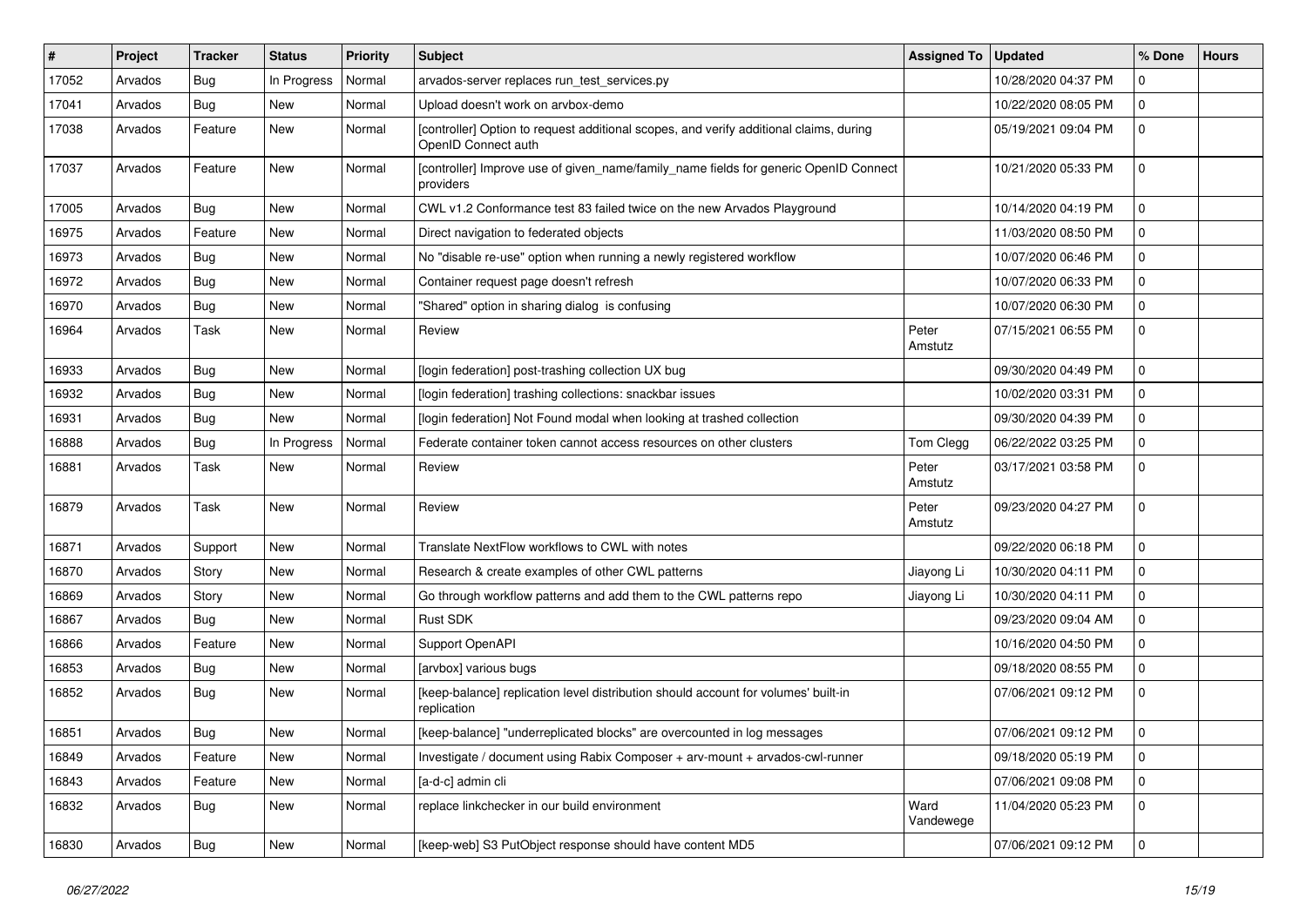| $\vert$ # | Project | <b>Tracker</b> | <b>Status</b> | <b>Priority</b> | <b>Subject</b>                                                                        | <b>Assigned To</b> | <b>Updated</b>      | % Done      | <b>Hours</b> |
|-----------|---------|----------------|---------------|-----------------|---------------------------------------------------------------------------------------|--------------------|---------------------|-------------|--------------|
| 16816     | Arvados | Task           | New           | Normal          | Review                                                                                |                    | 02/02/2021 06:33 PM | 0           |              |
| 16805     | Arvados | Bug            | <b>New</b>    | Normal          | "enter" dismisses setup dialog instead of submitting                                  |                    | 09/08/2020 08:46 PM | $\mathbf 0$ |              |
| 16802     | Arvados | Feature        | New           | Normal          | [packaging] create an arvados-shell-node package                                      |                    | 07/06/2021 09:08 PM | 0           |              |
| 16800     | Arvados | Feature        | New           | Normal          | PAM sets Arvados environment vars                                                     |                    | 09/02/2020 05:09 PM | $\mathbf 0$ |              |
| 16784     | Arvados | Feature        | <b>New</b>    | Normal          | Roles view                                                                            |                    | 08/31/2020 03:00 PM | 0           |              |
| 16771     | Arvados | <b>Bug</b>     | New           | Normal          | [keepstore, arvados-dispatch-cloud] Driver parameter should be specified consistently |                    | 08/26/2020 10:07 PM | 0           |              |
| 16768     | Arvados | Task           | New           | Normal          | Review                                                                                | Peter<br>Amstutz   | 08/26/2020 08:17 PM | 0           |              |
| 16764     | Arvados | Task           | <b>New</b>    | Normal          | Review                                                                                | Tom Clegg          | 01/19/2021 06:29 PM | $\mathbf 0$ |              |
| 16744     | Arvados | Feature        | <b>New</b>    | Normal          | [keep-web] Support more S3 write APIs: DeleteObjects, POST object                     |                    | 07/06/2021 09:12 PM | 0           |              |
| 16741     | Arvados | Story          | New           | Normal          | Upload verification tool                                                              |                    | 08/24/2020 03:51 PM | 0           |              |
| 16738     | Arvados | Feature        | New           | Normal          | [a-d-c] introduce concept of "quota partition"                                        |                    | 07/06/2021 09:08 PM | $\mathbf 0$ |              |
| 16728     | Arvados | Story          | New           | Normal          | Migrate federated workflow and federation user migrate tests to use arvados-boot      |                    | 08/19/2020 05:05 PM | 0           |              |
| 16701     | Arvados | Feature        | New           | Normal          | Tool to compare contents of a local file system to contents of a collection           |                    | 08/14/2020 08:13 PM | 0           |              |
| 16682     | Arvados | Bug            | <b>New</b>    | Normal          | Missing nodejs should not be a fatal error for submitting a workflow                  | Nico César         | 06/07/2021 03:01 PM | $\mathbf 0$ |              |
| 16673     | Arvados | Support        | New           | Normal          | Document using OpenID Connect support for AAI                                         | Peter<br>Amstutz   | 01/19/2021 06:29 PM | $\mathbf 0$ |              |
| 16664     | Arvados | Story          | <b>New</b>    | Normal          | Remove legacy config loading                                                          |                    | 08/04/2020 08:27 PM | 0           |              |
| 16658     | Arvados | <b>Bug</b>     | New           | Normal          | [Bug] "Move/Copy To" Dialog does not list all possible target locations.              |                    | 07/30/2020 05:31 PM | $\mathbf 0$ |              |
| 16656     | Arvados | Bug            | New           | Normal          | Arvados bug (GUI): Favorites not displayed in ARV move function                       |                    | 07/30/2020 05:29 PM | 0           |              |
| 16651     | Arvados | Feature        | New           | Normal          | Show sharing dialog also for users with read and write permissions                    |                    | 07/30/2020 05:11 PM | 0           |              |
| 16650     | Arvados | Feature        | New           | Normal          | Downloading and open in new tab for subfolders in data collection                     |                    | 07/30/2020 05:09 PM | $\mathbf 0$ |              |
| 16646     | Arvados | Feature        | New           | Normal          | Search in Data collection                                                             |                    | 07/30/2020 05:05 PM | 0           |              |
| 16644     | Arvados | Feature        | New           | Normal          | Move files into existing collection                                                   |                    | 07/30/2020 05:03 PM | 0           |              |
| 16643     | Arvados | Feature        | New           | Normal          | Notification functionality                                                            |                    | 07/30/2020 05:02 PM | $\mathbf 0$ |              |
| 16642     | Arvados | Feature        | <b>New</b>    | Normal          | Processes page                                                                        |                    | 07/30/2020 05:02 PM | 0           |              |
| 16641     | Arvados | Feature        | New           | Normal          | Move / copy dialog with search field                                                  |                    | 02/23/2021 04:52 PM | 0           |              |
| 16640     | Arvados | Feature        | New           | Normal          | Cluster c97qk interferes with proper search function                                  |                    | 07/30/2020 05:00 PM | 0           |              |
| 16639     | Arvados | Feature        | New           | Normal          | Display number of hits for search function                                            |                    | 07/30/2020 04:57 PM | 0           |              |
| 16638     | Arvados | Feature        | New           | Normal          | Open search result in new tab                                                         |                    | 07/30/2020 04:56 PM | $\mathbf 0$ |              |
| 16633     | Arvados | Bug            | New           | Normal          | "Arvados VM" is not defined in the docs                                               |                    | 07/26/2020 10:53 AM | 0           |              |
| 16617     | Arvados | Feature        | New           | Normal          | Improve arv-copy for workflows                                                        |                    | 07/26/2021 06:01 PM | 0           |              |
| 16614     | Arvados | <b>Bug</b>     | New           | Normal          | Submitting workflows with large numbers of file inputs is very slow                   |                    | 11/03/2020 08:10 PM | 0           |              |
| 16610     | Arvados | Task           | New           | Normal          | Review                                                                                |                    | 07/07/2021 06:59 PM | $\mathbf 0$ |              |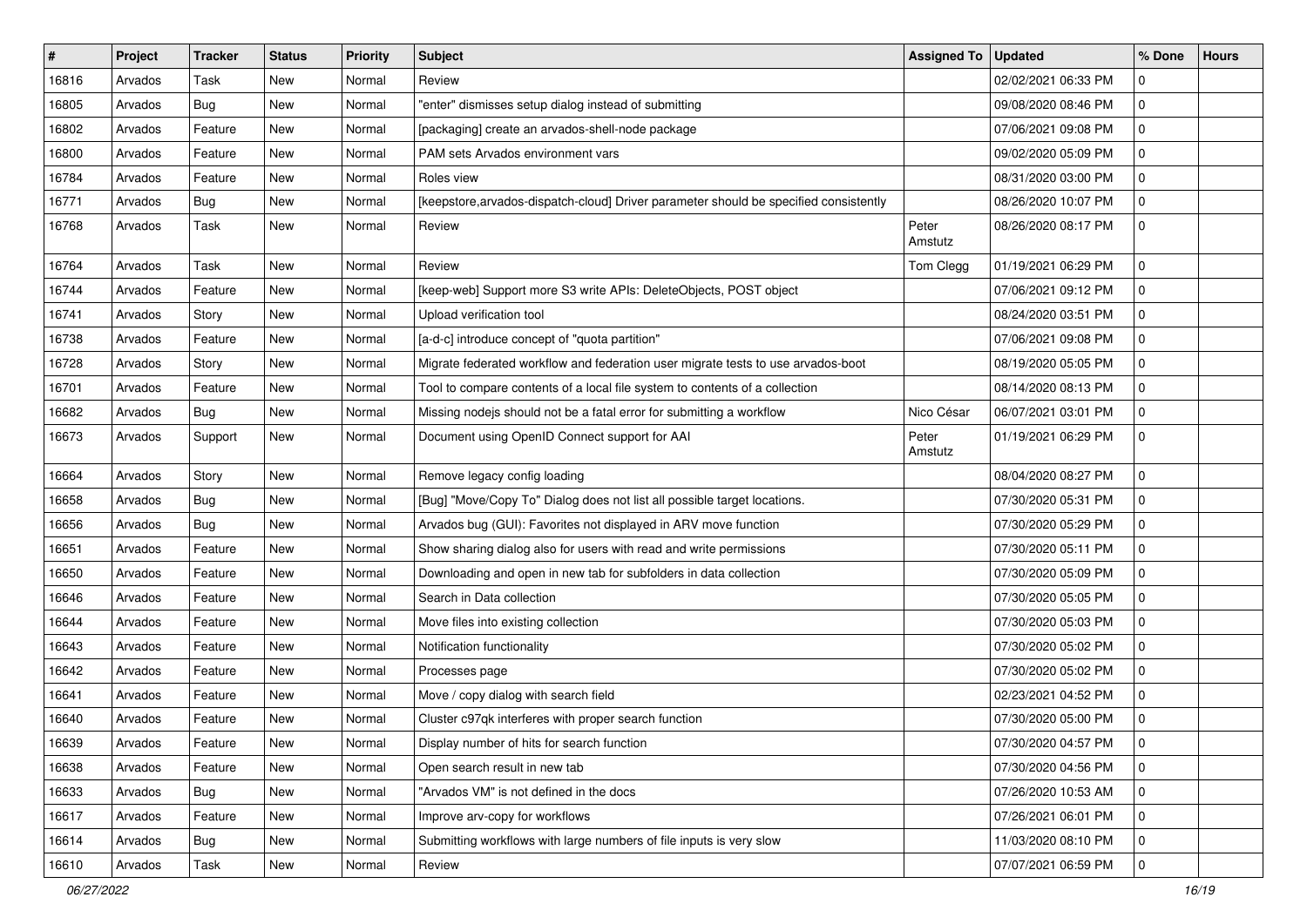| #     | Project | <b>Tracker</b> | <b>Status</b> | <b>Priority</b> | Subject                                                                                                               | <b>Assigned To</b>  | <b>Updated</b>      | % Done      | <b>Hours</b> |
|-------|---------|----------------|---------------|-----------------|-----------------------------------------------------------------------------------------------------------------------|---------------------|---------------------|-------------|--------------|
| 16607 | Arvados | Task           | New           | Normal          | Review                                                                                                                | Ward<br>Vandewege   | 10/14/2020 07:52 PM | $\Omega$    |              |
| 16593 | Arvados | Feature        | New           | Normal          | Way to determine owner to be able to request access                                                                   |                     | 08/03/2020 05:25 PM | $\Omega$    |              |
| 16590 | Arvados | Feature        | New           | Normal          | support dynamic arvados users on shell nodes (NSS)                                                                    |                     | 07/09/2020 06:40 PM | $\Omega$    |              |
| 16583 | Arvados | Feature        | In Progress   | Normal          | Can programmatically distinguish between final outputs (results of top-level containers)<br>and intermediate outputs. | Peter<br>Amstutz    | 06/22/2022 03:16 PM | 33          |              |
| 16574 | Arvados | Feature        | New           | Normal          | Can limit which users can submit container requests.                                                                  |                     | 08/02/2021 08:24 PM | $\Omega$    |              |
| 16571 | Arvados | Feature        | New           | Normal          | Permission system supports seeing & sharing with a group without having access to<br>group contents.                  |                     | 06/30/2020 02:05 PM | $\mathbf 0$ |              |
| 16567 | Arvados | Feature        | <b>New</b>    | Normal          | GCP support in arvados-dispatch-cloud                                                                                 |                     | 06/26/2020 01:40 PM | $\Omega$    |              |
| 16566 | Arvados | Bug            | New           | Normal          | [cli] can't create a token when using a token created with create_superuser_token.rb                                  |                     | 07/06/2021 09:08 PM | $\Omega$    |              |
| 16563 | Arvados | Feature        | New           | Normal          | All services support TLS directly                                                                                     |                     | 06/24/2020 06:56 PM | $\Omega$    |              |
| 16562 | Arvados | Feature        | New           | Normal          | SDKs ask API server for preferred "Services" config based on whether you are<br>"internal" or "external"              |                     | 06/24/2020 06:53 PM | $\Omega$    |              |
| 16561 | Arvados | Story          | In Progress   | Normal          | Add "Listen" to Services config                                                                                       | Tom Clegg           | 06/24/2022 09:01 PM | $\Omega$    |              |
| 16556 | Arvados | <b>Bug</b>     | New           | Normal          | Template for Workflow Displaying Last Step instead of Main on Workbench                                               |                     | 06/23/2020 01:16 AM | $\mathbf 0$ |              |
| 16552 | Arvados | Story          | New           | Normal          | 'arvados-server init" can get TLS certificates from Let's Encrypt                                                     | Tom Clegg           | 11/05/2021 03:15 PM | $\Omega$    |              |
| 16546 | Arvados | Task           | New           | Normal          | Review                                                                                                                | Tom Clegg           | 07/06/2021 09:11 PM | 0           |              |
| 16537 | Arvados | Task           | New           | Normal          | Review                                                                                                                | Peter<br>Amstutz    | 08/26/2020 04:11 PM | $\Omega$    |              |
| 16532 | Arvados | Support        | New           | Normal          | Write a troubleshooting page with debugging advice for configuration issues                                           | Lucas Di<br>Pentima | 08/26/2020 04:11 PM | $\Omega$    |              |
| 16519 | Arvados | Feature        | <b>New</b>    | Normal          | [keepstore] optimize md5sum calculations                                                                              |                     | 06/10/2020 04:22 PM | $\Omega$    |              |
| 16518 | Arvados | Feature        | New           | Normal          | [keep] Allow clients to set a header to disable md5sum calculations in keepstore                                      |                     | 06/10/2020 04:14 PM | $\Omega$    |              |
| 16515 | Arvados | Feature        | New           | Normal          | Display keep-balance block count stats in grafana dashboard                                                           |                     | 06/10/2020 03:51 PM | $\Omega$    |              |
| 16510 | Arvados | <b>Bug</b>     | New           | Normal          | Indirectly trashed item's context menu show editable actions                                                          | Lucas Di<br>Pentima | 02/02/2021 06:33 PM | $\mathbf 0$ |              |
| 16501 | Arvados | Task           | Feedback      | Normal          | 9. Run bam-to-vcf pipeline on playground                                                                              | Sarah<br>Zaranek    | 06/10/2020 09:25 PM | $\Omega$    |              |
| 16491 | Arvados | Feature        | New           | Normal          | Local/Samba/NFS Arvados uploads in pure Golang                                                                        |                     | 06/17/2020 05:02 PM | $\Omega$    |              |
| 16489 | Arvados | Task           | New           | Normal          | Review 16439-objects-creation-placement-fix-tests                                                                     |                     | 06/03/2020 09:50 PM |             |              |
| 16462 | Arvados | Feature        | New           | Normal          | Expand arvados-controller to expose forecast features                                                                 |                     | 07/07/2021 07:00 PM | $\mathbf 0$ |              |
| 16453 | Arvados | Story          | New           | Normal          | [controller] Expand config comment about LDAP search filters                                                          |                     | 05/20/2020 03:33 PM | $\Omega$    |              |
| 16448 | Arvados | Bug            | New           | Normal          | Validation should detect input/output parameter name collisions.                                                      |                     | 05/18/2020 09:50 PM | $\mathbf 0$ |              |
| 16436 | Arvados | <b>Bug</b>     | New           | Normal          | [install] Ensure postgresql has en_US.UTF-8 collation                                                                 |                     | 05/18/2020 03:12 PM | $\mathbf 0$ |              |
| 16431 | Arvados | Story          | New           | Normal          | Write draft of stories / requirements / ideas for accessing external data                                             |                     | 07/01/2020 04:09 PM | $\mathbf 0$ |              |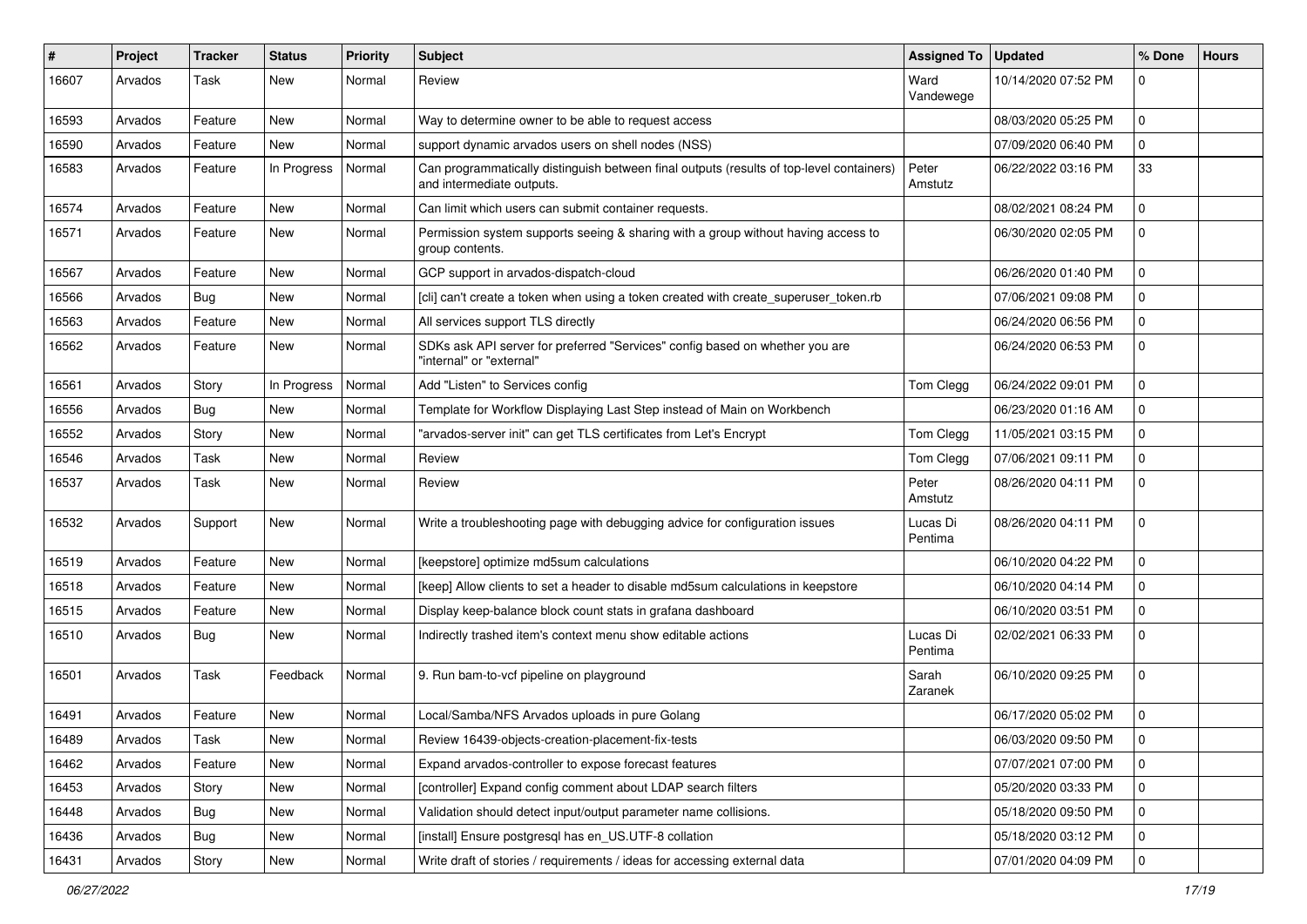| ∦     | Project | <b>Tracker</b> | <b>Status</b> | <b>Priority</b> | <b>Subject</b>                                                                                                                                                                            | <b>Assigned To</b> | <b>Updated</b>      | % Done      | <b>Hours</b> |
|-------|---------|----------------|---------------|-----------------|-------------------------------------------------------------------------------------------------------------------------------------------------------------------------------------------|--------------------|---------------------|-------------|--------------|
| 16426 | Arvados | Bug            | <b>New</b>    | Normal          | [arv-put] should calculate (worst case) manifest size up front before upload, and abort<br>when it is too large                                                                           |                    | 07/06/2021 09:08 PM | $\Omega$    |              |
| 16414 | Arvados | Task           | <b>New</b>    | Normal          | Review                                                                                                                                                                                    | Peter<br>Amstutz   | 05/06/2020 04:09 PM | 0           |              |
| 16409 | Arvados | Bug            | <b>New</b>    | Normal          | User tool runs out of memory and is killed; job still reported as being successful                                                                                                        |                    | 05/06/2020 01:52 PM | $\mathbf 0$ |              |
| 16401 | Arvados | Bug            | <b>New</b>    | Normal          | Provenance graph not correctly capturing scatter/gather                                                                                                                                   |                    | 05/04/2020 12:10 PM | $\Omega$    |              |
| 16400 | Arvados | Bug            | <b>New</b>    | Normal          | Project Description editing lacks preview mode and lacks formatting instructions                                                                                                          |                    | 05/03/2020 08:50 AM | $\Omega$    |              |
| 16390 | Arvados | Feature        | New           | Normal          | [k8s] add support for Azure AKS                                                                                                                                                           |                    | 05/04/2020 05:22 PM | 0           |              |
| 16389 | Arvados | Feature        | In Progress   | Normal          | [k8s] add support for Amazon EKS                                                                                                                                                          | Ward<br>Vandewege  | 10/14/2020 04:47 PM | $\Omega$    |              |
| 16386 | Arvados | Feature        | <b>New</b>    | Normal          | [k8s] make the docker images for our golang binaries much leaner                                                                                                                          |                    | 04/30/2020 02:37 PM | 0           |              |
| 16385 | Arvados | Feature        | <b>New</b>    | Normal          | [k8s] add prebuilt container images for Arvados releases                                                                                                                                  |                    | 06/22/2022 02:53 PM | $\mathbf 0$ |              |
| 16379 | Arvados | Story          | <b>New</b>    | Normal          | SaltStack install integrates with prometheus/grafana                                                                                                                                      |                    | 04/29/2020 04:37 PM | 0           |              |
| 16372 | Arvados | Feature        | <b>New</b>    | Normal          | Vertical autoscaling                                                                                                                                                                      |                    | 04/26/2020 09:14 AM | 0           |              |
| 16371 | Arvados | Bug            | <b>New</b>    | Normal          | <arvadosmodel::unresolvablecontainererror: "arvados="" docker="" found="" image="" jobs"="" not=""><br/>(req-3ni7i1prpb9v3ii8ux3b) [API: 422]</arvadosmodel::unresolvablecontainererror:> |                    | 04/25/2020 04:01 PM | $\mathbf 0$ |              |
| 16370 | Arvados | Bug            | <b>New</b>    | Normal          | data collections from sub projects not listed in the workflow configurator                                                                                                                |                    | 04/25/2020 12:12 PM | $\Omega$    |              |
| 16369 | Arvados | Feature        | <b>New</b>    | Normal          | Should be possible to promote a workflow run via arvados-cwl-runner to a published<br>workflow with one click                                                                             |                    | 04/25/2020 12:02 PM | $\mathbf 0$ |              |
| 16368 | Arvados | Bug            | <b>New</b>    | Normal          | https://docs.arvados.org/ should redirect to https://doc.arvados.org/                                                                                                                     |                    | 04/25/2020 11:49 AM | $\Omega$    |              |
| 16367 | Arvados | Bug            | <b>New</b>    | Normal          | forced download of arvados/jobs to client                                                                                                                                                 |                    | 05/01/2020 04:19 PM | $\mathbf 0$ |              |
| 16355 | Arvados | Task           | <b>New</b>    | Normal          | Review                                                                                                                                                                                    | Peter<br>Amstutz   | 06/17/2020 03:48 PM | $\mathbf 0$ |              |
| 16354 | Arvados | Task           | <b>New</b>    | Normal          | Review                                                                                                                                                                                    |                    | 04/14/2021 07:47 PM | 0           |              |
| 16348 | Arvados | Feature        | <b>New</b>    | Normal          | Better metrics of keepstore bandwidth usage (especially on back end)                                                                                                                      |                    | 04/22/2020 03:54 PM | $\Omega$    |              |
| 16346 | Arvados | <b>Bug</b>     | <b>New</b>    | Normal          | Determine best practices for error wrapping in Go                                                                                                                                         |                    | 04/22/2020 03:26 PM | $\mathbf 0$ |              |
| 16344 | Arvados | Bug            | <b>New</b>    | Normal          | Better logging of token rejection                                                                                                                                                         |                    | 10/07/2020 04:07 PM | $\mathbf 0$ |              |
| 16338 | Arvados | Bug            | New           | Normal          | https://workbench.lugli.arvadosapi.com/container_requests/lugli-xvhdp-moafm8p5e16ul<br>55 no way to see the CWL input object                                                              |                    | 04/18/2020 11:41 AM | 0           |              |
| 16337 | Arvados | Bug            | <b>New</b>    | Normal          | https://workbench.lugli.arvadosapi.com/collections/lugli-4zz18-z513nlpqm03hpca#Prov<br>enance_graph is empty                                                                              |                    | 04/17/2020 04:47 PM | $\Omega$    |              |
| 16336 | Arvados | Feature        | New           | Normal          | arv keep put: accept a URL for server side loading                                                                                                                                        |                    | 04/17/2020 04:46 PM | 0           |              |
| 16335 | Arvados | <b>Bug</b>     | New           | Normal          | update arvados-cwl-runner to work with Python 3.8                                                                                                                                         |                    | 04/17/2020 04:46 PM | 0           |              |
| 16334 | Arvados | Feature        | <b>New</b>    | Normal          | side-load public docker containers, if possible                                                                                                                                           |                    | 04/17/2020 04:45 PM | 0           |              |
| 16333 | Arvados | Feature        | New           | Normal          | Export workflows+provenance as Workflow RO-Crate w/ CWLProv                                                                                                                               |                    | 04/17/2020 04:45 PM | l 0         |              |
| 16332 | Arvados | Bug            | New           | Normal          | The user interface for approving users doesn't make sense                                                                                                                                 |                    | 04/17/2020 04:43 PM | 0           |              |